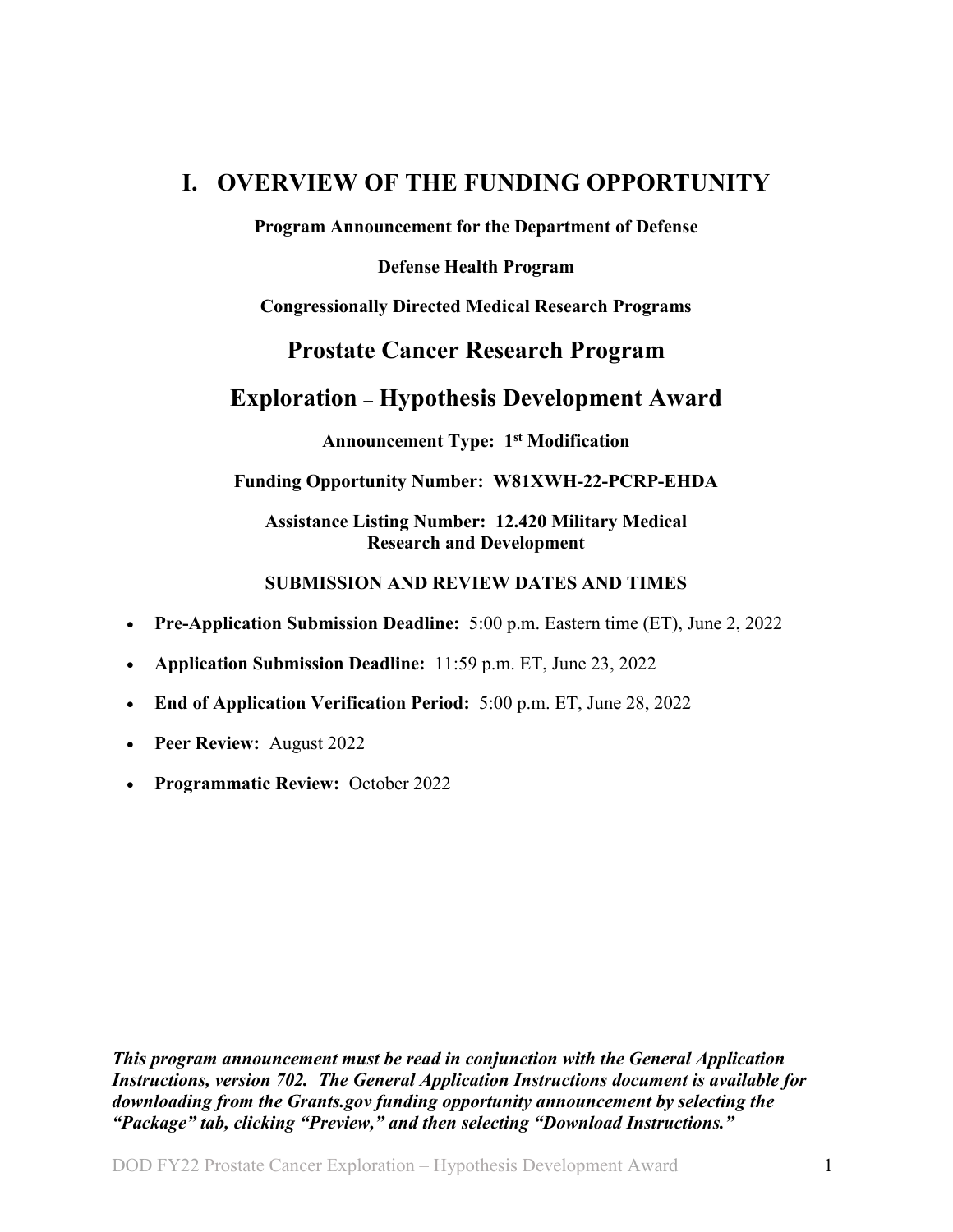# **TABLE OF CONTENTS**

| I.  |                                                                                  |  |
|-----|----------------------------------------------------------------------------------|--|
| II. | <b>DETAILED INFORMATION ABOUT THE FUNDING OPPORTUNITY  3</b>                     |  |
|     |                                                                                  |  |
|     |                                                                                  |  |
|     |                                                                                  |  |
|     |                                                                                  |  |
|     |                                                                                  |  |
|     |                                                                                  |  |
|     |                                                                                  |  |
|     |                                                                                  |  |
|     |                                                                                  |  |
|     |                                                                                  |  |
|     | II.D.3. Unique Entity Identifier (UEI) and System for Award Management (SAM)  19 |  |
|     |                                                                                  |  |
|     |                                                                                  |  |
|     |                                                                                  |  |
|     |                                                                                  |  |
|     |                                                                                  |  |
|     |                                                                                  |  |
|     |                                                                                  |  |
|     |                                                                                  |  |
|     |                                                                                  |  |
|     |                                                                                  |  |
|     |                                                                                  |  |
|     |                                                                                  |  |
|     |                                                                                  |  |
|     |                                                                                  |  |
|     |                                                                                  |  |
|     |                                                                                  |  |
|     | II.H.1. Program Announcement and General Application Instructions Versions 27    |  |
|     |                                                                                  |  |
|     |                                                                                  |  |
|     |                                                                                  |  |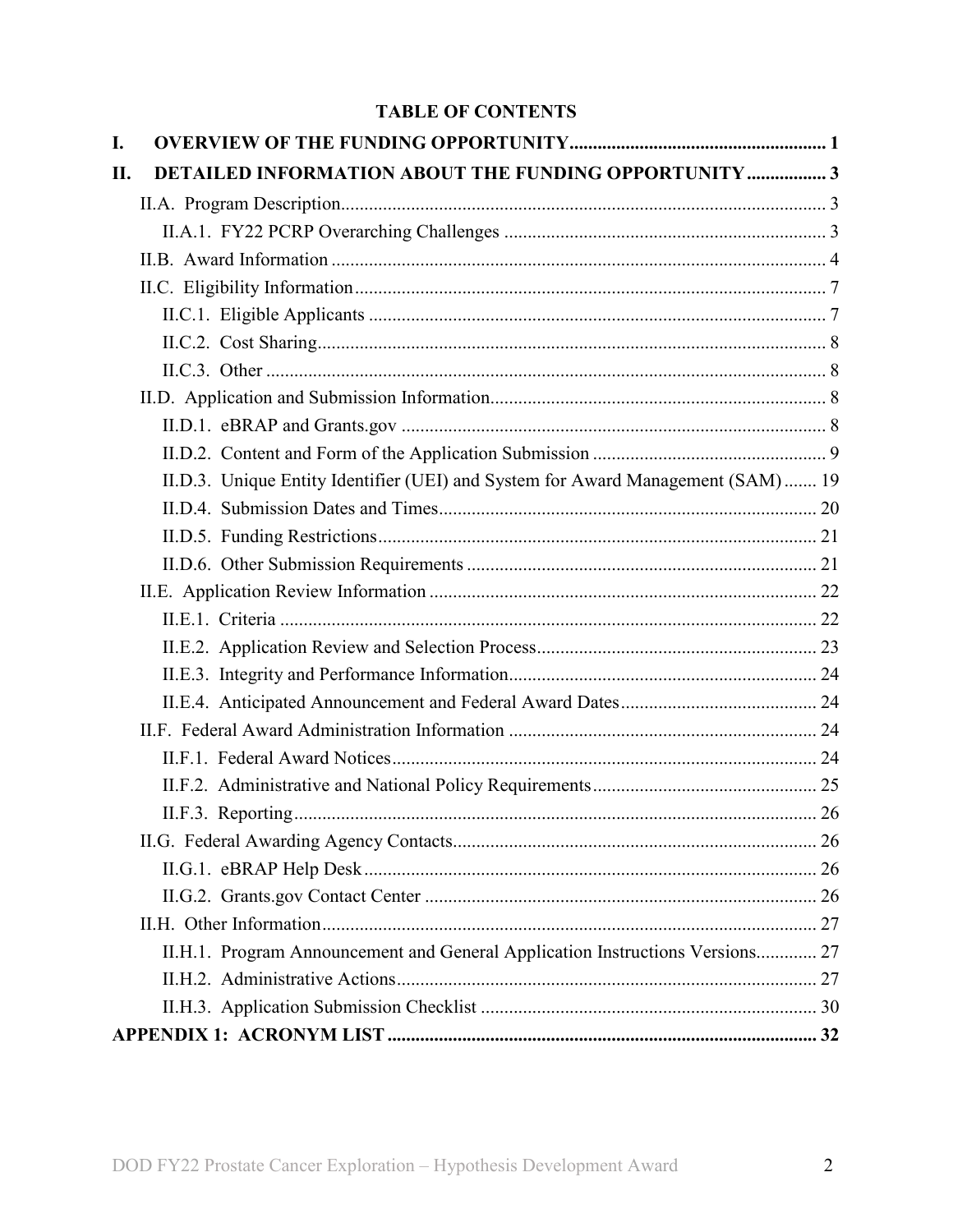# <span id="page-2-0"></span>**II. DETAILED INFORMATION ABOUT THE FUNDING OPPORTUNITY**

# <span id="page-2-1"></span>**II.A. Program Description**

Applications to the Fiscal Year 2022 (FY22) Prostate Cancer Research Program (PCRP) are being solicited by the U.S. Army Medical Research Acquisition Activity (USAMRAA) using delegated authority provided by United States Code, Title 10, Section 2358 (10 USC 2358). The execution management agent for this program announcement is the Congressionally Directed Medical Research Programs (CDMRP) at the U.S. Army Medical Research and Development Command (USAMRDC). The PCRP was initiated in 1997 to promote innovative research focused on eradicating prostate cancer. Appropriations for the PCRP from FY97 through FY21 totaled \$2.04 billion. The FY22 appropriation is \$110 million (M).

The PCRP seeks to promote highly innovative, groundbreaking research; high-impact research with near-term clinical relevance; the next generation of prostate cancer investigators through mentored research; and resources that will facilitate translational research.

# <span id="page-2-2"></span>**II.A.1. FY22 PCRP Overarching Challenges**

The Mission of the FY22 PCRP is to fund research that will lead to the elimination of death from prostate cancer and enhance the well-being of Service Members, Veterans, and all the men and their families who are experiencing the impact of the disease. Within this context, the PCRP is interested in supporting research that addresses specific gaps in prostate cancer research and clinical care; therefore, applications are *required* to address one or more of the following FY22 PCRP Overarching Challenges:

• **Improve quality of life to enhance outcomes and overall health and wellness for those impacted by prostate cancer**

Applications should aim to understand the impact of prostate cancer on quality of life for the cancer survivor, their family, caregivers, and their community with the goal of improving and enhancing quality of life and overall health and wellness. Studies should consider both shortand long-term quality of life outcomes. Areas of particular interest include:

- o The mental and emotional health of patients and their families/caregivers
- o Impact of quality of life considerations on decision-making after diagnosis and/or treatment
- o Identification of vulnerable groups of men and their families at great risk of quality of life detriments
- o Translation of factors or interventions that improve quality of life outcomes and overall health and wellness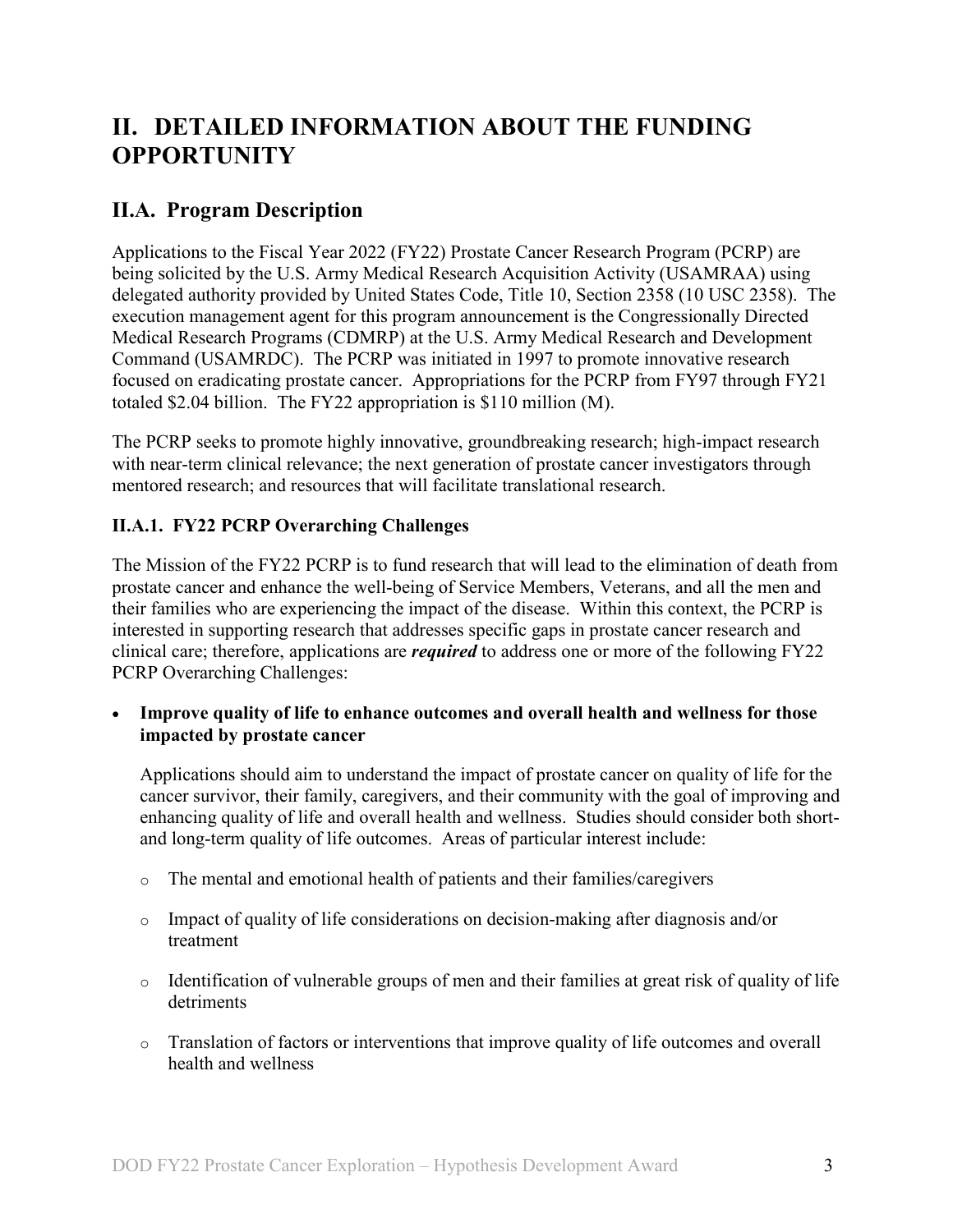#### • **Develop treatments that improve outcomes for men with lethal prostate cancer**

Applications must be directly related to prostate cancer with a high risk of death, including high-risk, very high-risk, and metastatic prostate cancer. Applications should not focus on active surveillance, low-risk and intermediate-risk prostate cancer and/or biochemical recurrence. Refer to the National Comprehensive Cancer Network guidelines for risk assessment definitions [\(https://www.nccn.org/patients/guidelines/content/PDF/prostate](https://www.nccn.org/patients/guidelines/content/PDF/prostate-advanced-patient.pdf)[advanced-patient.pdf\)](https://www.nccn.org/patients/guidelines/content/PDF/prostate-advanced-patient.pdf).

#### • **Advance health equity and reduce disparities in prostate cancer**

Applications must be directly relevant to the better understanding and/or reduction of inequities and disparities that impact a person, their family, or their caregiver's ability to prevent, detect, manage, and survive prostate cancer.

Inequities may arise from socioeconomic status, race or ethnicity, geography, environment, lifestyle, sexual and/or gender identification, access to care (in rural or urban settings), or other factors.

Health inequities may include physical, mental, or emotional health differences, as well as social and financial differences experienced primarily in high-risk or underserved prostate cancer patients.

High-risk populations include, but are not limited to, people of African descent (including Caribbean), genetically predisposed populations, Service Members, and Veterans.

Underserved populations include, but are not limited to, men with limited access to clinical care and resources (in rural or urban settings), and sexual and/or gender minorities.

#### • **Define the biology of prostate cancer progression to lethal prostate cancer to reduce death**

Applications must be directly related to high-risk, very high-risk, and metastatic prostate cancer. Refer to the National Comprehensive Cancer Network guidelines for risk assessment definitions [\(https://www.nccn.org/patients/guidelines/content/PDF/prostate-advanced](https://www.nccn.org/patients/guidelines/content/PDF/prostate-advanced-patient.pdf)[patient.pdf\)](https://www.nccn.org/patients/guidelines/content/PDF/prostate-advanced-patient.pdf).

# <span id="page-3-0"></span>**II.B. Award Information**

The FY22 PCRP Exploration – Hypothesis Development Award supports the exploration of highly innovative, untested, potentially high-gain concepts, theories, paradigms, and/or methods that address an important problem relevant to one or more of the [FY22 PCRP Overarching](#page-2-2)  [Challenges.](#page-2-2) This award is designed to provide investigators the opportunity to pursue serendipitous observations that may reveal entirely new avenues for investigation. Results of studies conducted through this award may provide the scientific premise upon which a new hypothesis can be based or initial proof-of-principle of an innovative hypothesis, laying the groundwork for future avenues of scientific investigation. *Presentation of preliminary data is*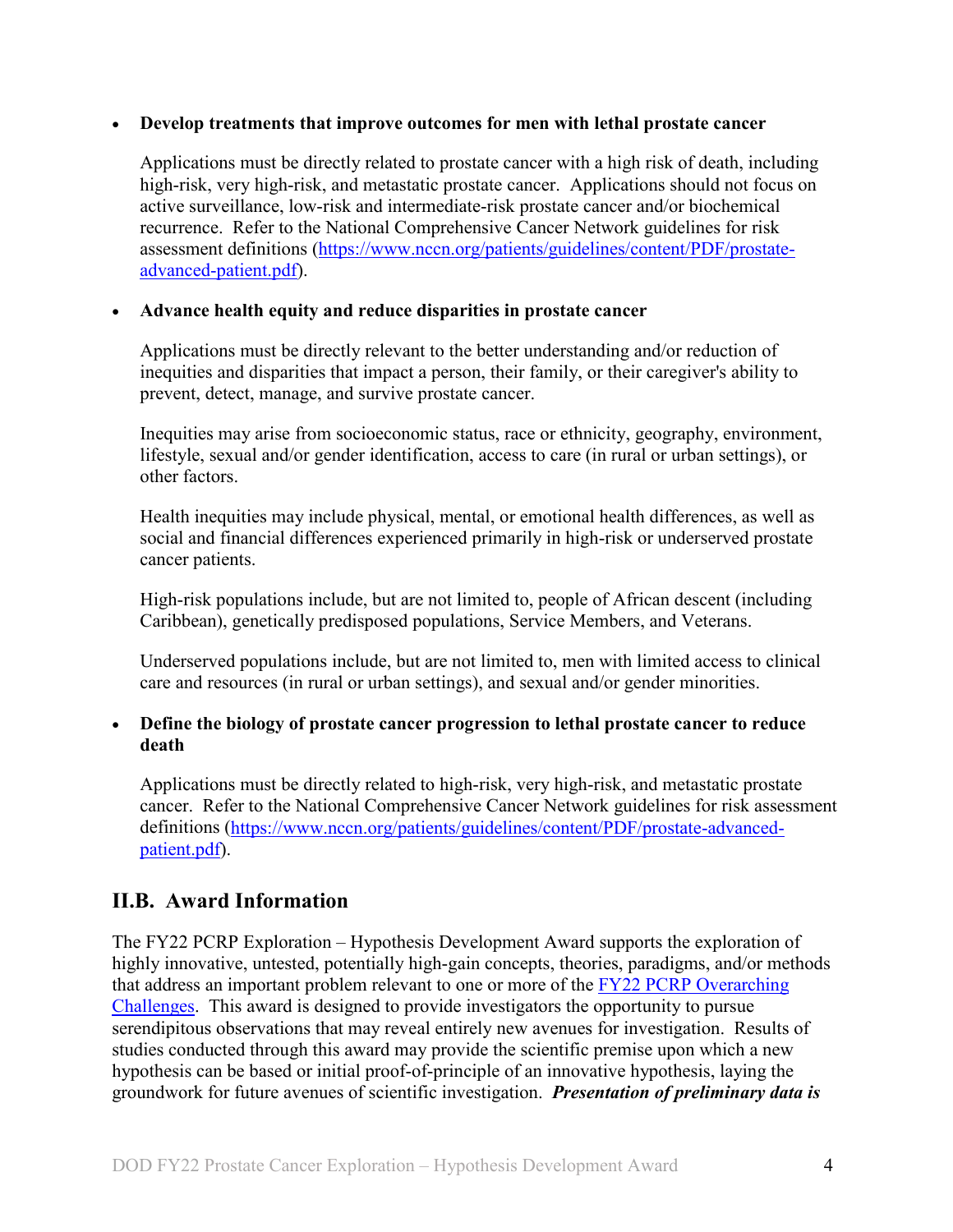*inconsistent with the intent of this award mechanism and is therefore strongly discouraged. However, logical reasoning and a sound scientific rationale for the proposed work must be described.*

*Reviewers will be blinded to the identity of the Principal Investigator (PI), collaborator(s), and their organization(s).* Refer to [Section II.D.2.b.i, Full Application Guidelines,](#page-10-0) for more information.

Because these awards are designed for preliminary investigations, projects involving human subjects or specimens will not be supported unless they are exempt from Institutional Review Board (IRB) approval or eligible for expedited review. Investigators must review their institutional requirements and guidelines for filing with the IRB for exempt or expedited status. Information can be found in the Code of Federal Regulations, Title 32, Section 219.104(d) (32 CFR 219.104[d]) for exempt status or 21 CFR 56.110 for expedited status. *Applications proposing studies involving human subjects or specimens that do not qualify for exempt or expedited status will be administratively withdrawn.*

*Clinical research is not allowed.* Clinical research is defined as: (1) Patient-oriented research. Research conducted with human subjects (or on material of human origin such as tissues, specimens, and cognitive phenomena) for which an investigator (or colleague) directly interacts with human subjects. Excluded from this definition are in vitro studies that utilize human tissues that cannot be linked to a living individual. Patient-oriented research includes: (a) mechanisms of human disease, (b) therapeutic interventions, (c) clinical trials, and (d) development of new technologies. (2) Epidemiologic and behavioral studies. (3) Outcomes research and health services research. *Note:* Studies that meet the requirements for IRB Exemption 4 are not considered CDMRP-defined clinical research. IRB Exemption 4 refers to research involving the collection or study of existing de-identified specimens or data, if these sources are publicly available.

*Clinical trials are not allowed.* A clinical trial is defined as a research study in which one or more human subjects are prospectively assigned to one or more interventions (which may include a placebo or another control) to evaluate the effects of the interventions on biomedical or behavioral health-related outcomes.

The types of awards made under the program announcement will be assistance agreements. An assistance agreement is appropriate when the federal government transfers a "thing of value" to a "state, local government," or "other recipient" to carry out a public purpose of support or stimulation authorized by a law of the United States instead of acquiring property or service for the direct benefit and use of the U.S. government. An assistance agreement can take the form of a grant or cooperative agreement. The level of involvement on the part of the Department of Defense (DOD) during project performance is the key factor in determining whether to award a grant or cooperative agreement. If "no substantial involvement" on the part of the funding agency is anticipated, a grant award will be made (31 USC 6304). Conversely, if substantial involvement on the part of the funding agency is anticipated, a cooperative agreement will be made (31 USC 6305), and the award will identify the specific substantial involvement. Substantial involvement may include, but is not limited to, collaboration, participation, or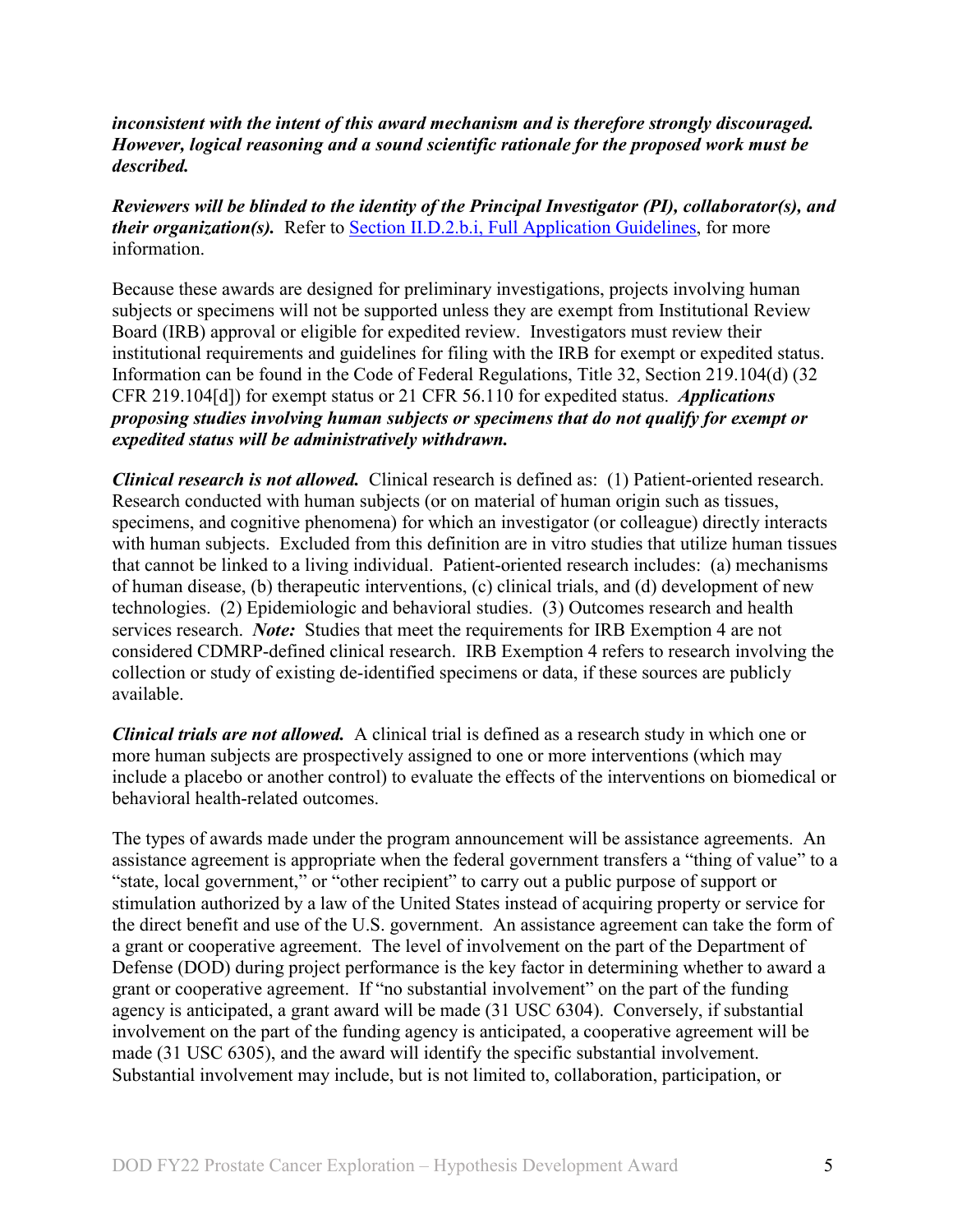intervention in the research to be performed under the award. The award type, along with the start date, will be determined during the negotiation process.

A congressionally mandated Metastatic Cancer Task Force was formed with the purpose of identifying ways to help accelerate clinical and translational research aimed at extending the lives of advanced state and recurrent patients. As a member of the Metastatic Cancer Task Force, the CDMRP encourages applicants to review the recommendations [\(https://health.mil/Reference-Center/Congressional-Testimonies/2018/05/03/Metastatic-Cancer-](https://health.mil/Reference-Center/Congressional-Testimonies/2018/05/03/Metastatic-Cancer-Research)[Research\)](https://health.mil/Reference-Center/Congressional-Testimonies/2018/05/03/Metastatic-Cancer-Research) and submit research ideas to address these recommendations, provided they are within the limitations of this funding opportunity and fit within the FY22 PCRP priorities

*The proposed research must be relevant to active-duty Service Members, Veterans, military beneficiaries, and/or the American public.* Collaborations between researchers at military or Veteran institutions and non-military institutions are strongly encouraged. These relationships can leverage knowledge, infrastructure, and access to unique clinical populations that the partners bring to the research effort, ultimately advancing cancer research that is of significance to the Warfighter, military families, and the American public.

The anticipated direct costs budgeted for the entire period of performance for an FY22 PCRP Exploration – Hypothesis Development Award will not exceed **\$100,000**. Refer to Section [II.D.5, Funding Restrictions,](#page-20-0) for detailed funding information.

Awards will be made no later than September 30, 2023. For additional information, refer to [Section II.F.1, Federal Award Notices.](#page-23-3)

*The CDMRP expects to allot approximately \$3.2M to fund approximately 20 FY22 PCRP Exploration – Hypothesis Development Award applications. Funding of applications received is contingent upon the availability of federal funds for this program as well as the number of applications received, the quality and merit of the applications as evaluated by scientific and programmatic review, and the requirements of the government. Funds to be obligated on any award resulting from this funding opportunity will be available for use for a limited time period based on the fiscal year of the funds. It is anticipated that awards made from this FY22 funding opportunity will be funded with FY22 funds, which will expire for use on September 30, 2028.*

**Use of DOD or Department of Veterans Affairs (VA) Resources:** If the proposed research involves access to active-duty military patient populations and/or DOD or VA resources or databases, the application must describe the access at the time of submission and include a plan for maintaining access as needed throughout the proposed research. Refer to Section [II.D.2.b.ii,](#page-13-0)  [Full Application Submission Components,](#page-13-0) for detailed information. Refer to the General Application Instructions, Appendix 1, for additional information.

**Research Involving Animals:** All research funded by the FY22 [PCRP award mechanism] involving new and ongoing research with animals must be reviewed and approved by the USAMRDC Office of Research Protections, Animal Care and Use Review Office (ACURO), in addition to the local Institutional Animal Care and Use Committee (IACUC) of record. IACUC approval at the time of submission is *not* required. *Allow at least 3 to 4 months for ACURO*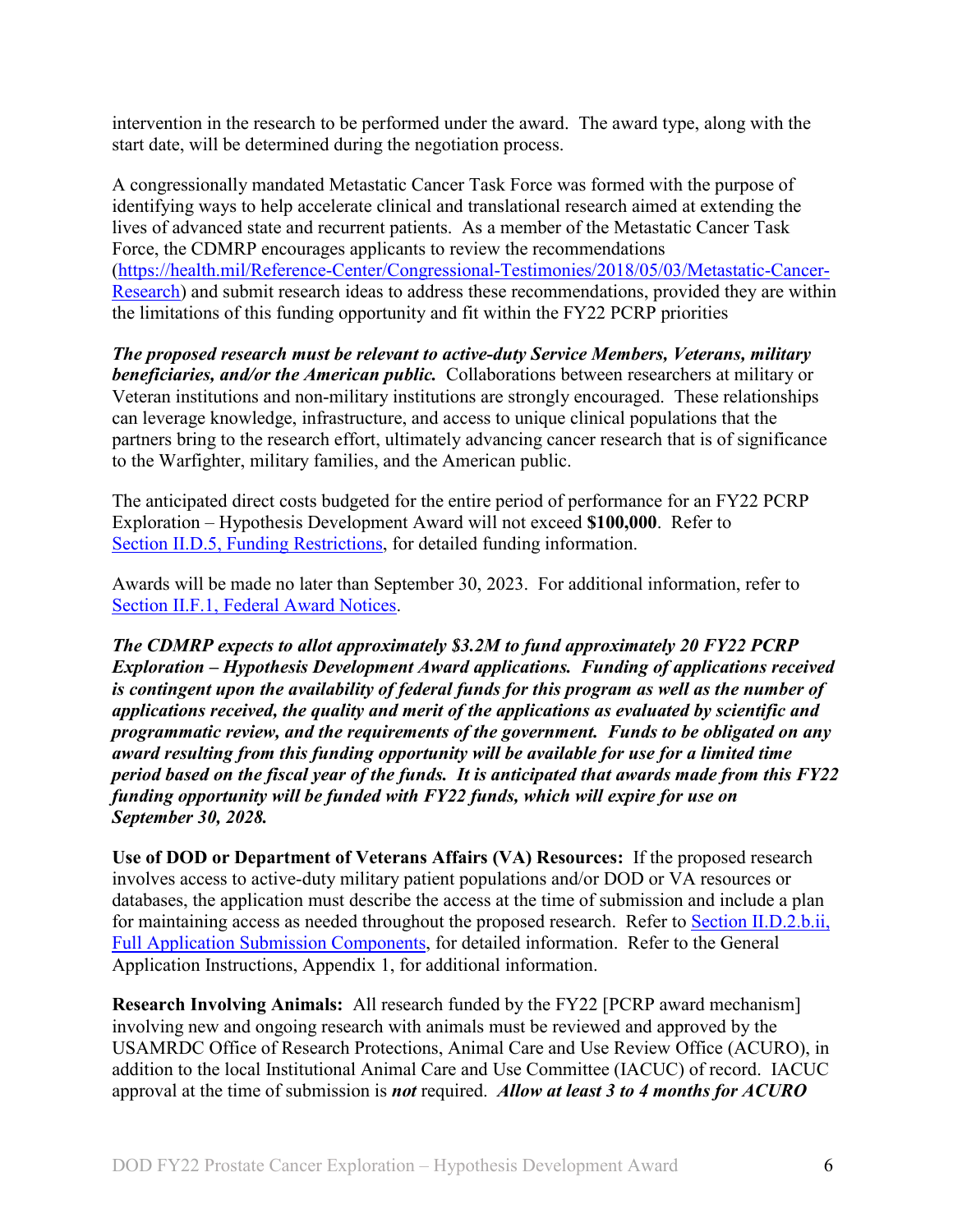*regulatory review and approval processes for animal studies.* Refer to the General Application Instructions, Appendix 1, for additional information.

All projects should adhere to a core set of standards for rigorous study design and reporting to maximize the reproducibility and translational potential of preclinical research. The standards are described in Landis SC, et al., 2012, A call for transparent reporting to optimize the predictive value of preclinical research, *Nature*, 490:187-191 [\(www.nature.com/nature/journal/](http://www.nature.com/nature/journal/v490/n7419/full/nature11556.html) [v490/n7419/full/nature11556.html\)](http://www.nature.com/nature/journal/v490/n7419/full/nature11556.html). While these standards are written for preclinical studies, the basic principles of randomization, blinding, sample-size estimation, and data handling derive from well-established best practices in clinical studies. Applicants should consult the ARRIVE 2.0 (Animal Research: Reporting *In Vivo* Experiments) guidelines to ensure relevant aspects of rigorous animal research are adequately planned for and, ultimately, reported. The ARRIVE 2.0 guidelines can be found at [https://arriveguidelines.org/arrive-guidelines.](https://arriveguidelines.org/arrive-guidelines)

# <span id="page-6-0"></span>**II.C. Eligibility Information**

### <span id="page-6-1"></span>**II.C.1. Eligible Applicants**

#### **II.C.1.a. Organization: All organizations, including foreign organizations, foreign public entities, and international organizations, are eligible to apply.**

**Government Agencies Within the United States:** Local, state, and federal government agencies are eligible to the extent that applications do not overlap with their fully funded internal programs. Such agencies are required to explain how their applications do not overlap with their internal programs.

As applications for this program announcement may be submitted by extramural and intramural organizations, these terms are defined below.

**Extramural Organization:** An eligible non-DOD organization. Examples of extramural organizations include academic institutions, biotechnology companies, foundations, federal government organizations other than the DOD, and research institutes.

**Intramural DOD Organization:** A DOD laboratory, DOD military treatment facility, and/or DOD activity embedded within a civilian medical center. *Intramural Submission:* **An**  *application submitted by a DOD organization for an intramural investigator working within a DOD laboratory or military treatment facility or in a DOD activity embedded within a civilian medical center.*

#### **The USAMRAA makes awards to eligible organizations, not to individuals.**

#### **II.C.1.b. Principal Investigator**

Investigators at all academic levels (or equivalent), including postdoctoral fellows, are eligible to be named as the PI on applications.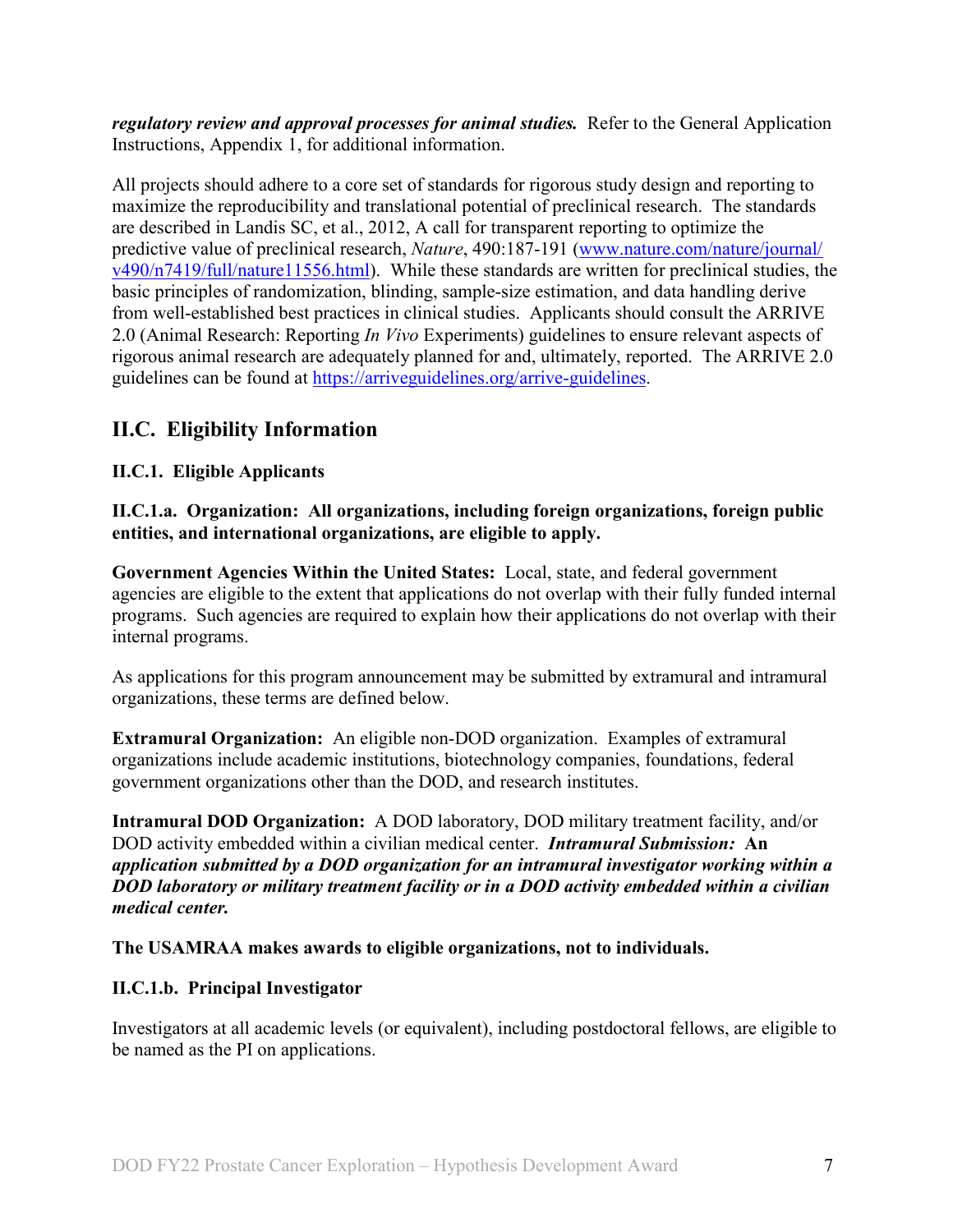An eligible PI, regardless of ethnicity, nationality, or citizenship status, must be employed by or affiliated with an eligible organization.

The CDMRP strongly encourages all PIs to participate in a digital identifier initiative through Open Researcher and Contributor ID, Inc. (ORCID). Registration for a unique ORCID identifier can be done online at [https://orcid.org/.](https://orcid.org/)

### <span id="page-7-0"></span>**II.C.2. Cost Sharing**

Cost sharing/matching is not an eligibility requirement.

# <span id="page-7-1"></span>**II.C.3. Other**

Organizations must be able to access **.gov** and **.mil** websites in order to fulfill the financial and technical deliverable requirements of the award and submit invoices for payment.

For general information on required qualifications for award recipients, refer to the General Application Instructions, Appendix 3.

Refer to [Section II.H.2, Administrative Actions,](#page-26-2) for a list of administrative actions that may be taken if a pre-application or application does not meet the administrative, eligibility, or ethical requirements defined in this program announcement.

# <span id="page-7-2"></span>**II.D. Application and Submission Information**

*Submission of applications that are essentially identical or propose essentially the same research project to different funding opportunities within the same program and fiscal year is prohibited and will result in administrative withdrawal of the duplicative application(s).*

# <span id="page-7-3"></span>**II.D.1. eBRAP and Grants.gov**

**The electronic Biomedical Research Application Portal (eBRAP)** [\(https://ebrap.org\)](https://ebrap.org/) is a secure web-based system that allows PIs to submit their pre-applications, view and verify extramural full applications submitted to Grants.gov [\(https://grants.gov\)](https://grants.gov/), receive communications from the CDMRP, and submit documentation during award negotiations and throughout the period of performance. eBRAP also allows intramural organizations to submit full applications following pre-application submission.

**Grants.gov** is a federal system required to be utilized by agencies to receive and process extramural grant applications. Full applications may only be submitted to Grants.gov after submission of a pre-application through eBRAP.

Contact information for the eBRAP Help Desk and the Grants.gov Contact Center can be found in [Section II.G, Federal Awarding Agency Contacts.](#page-25-1)

#### *Extramural Submission:*

• Pre-application content and forms must be accessed and submitted at eBRAP.org.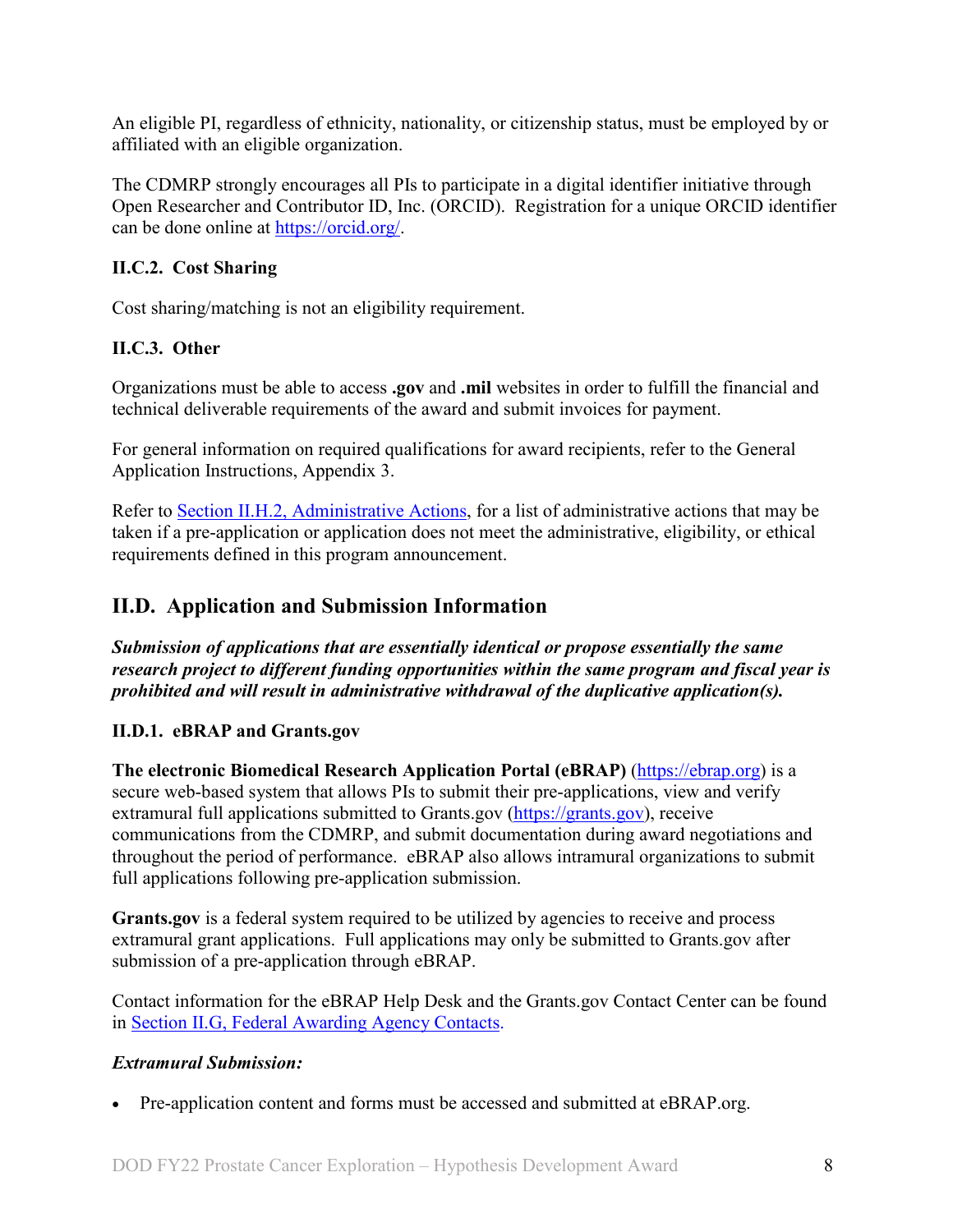• Full application packages must be accessed and submitted at Grants.gov.

### *Intramural DOD Submission:*

- Pre-application content and forms must be accessed and submitted at eBRAP.org.
- Full application packages must be accessed and submitted at eBRAP.org.

#### *Note: Applications from an intramural DOD organization or from an extramural federal government organization may be submitted to Grants.gov through a research foundation.*

### <span id="page-8-0"></span>**II.D.2. Content and Form of the Application Submission**

Submission is a two-step process requiring both *pre-application* (eBRAP.org) and *full application* (eBRAP.org or Grants.gov) as indicated below. The submission process should be started early to avoid missing deadlines. There are no grace periods. Full application submission guidelines differ for extramural (Grants.gov) and intramural (eBRAP.org) organizations (refer to [Table 1, Full Application Guidelines\)](#page-11-0).

*The application title, eBRAP log number, and all information for the PI, Business Official, performing organization, and contracting organization must be consistent throughout the entire pre-application and full application submission process.* Inconsistencies may delay application processing and limit or negate the ability to view, modify, and verify the application in eBRAP. If any changes need to be made, the applicant should contact the eBRAP Help Desk at [help@eBRAP.org](mailto:help@eBRAP.org) or 301-682-5507 prior to the application submission deadline.

# **II.D.2.a. Step 1: Pre-Application Submission Content**

### *During the pre-application process, eBRAP assigns each submission a unique log number. This unique eBRAP log number is required during the full application submission process***.**

To begin the pre-application process, first select whether the submitting organization is extramural or intramural, then confirm your selection or cancel. **Incorrect selection of extramural or intramural submission type will delay processing.**

If an error has been made in the selection of extramural versus intramural and the pre-application submission deadline has passed, the PI or Business Official must contact the eBRAP Help Desk at [help@eBRAP.org](mailto:help@eBRAP.org) or 301-682-5507 to request a change in designation.

All pre-application components must be submitted by the PI through eBRAP [\(https://eBRAP.org/\)](https://ebrap.org/).

The applicant organization and associated PI identified in the pre-application should be the same as those intended for the subsequent application submission. If any changes are necessary after submission of the pre-application, the applicant must contact the eBRAP Help Desk at [help@eBRAP.org](mailto:help@eBRAP.org) or 301-682-5507.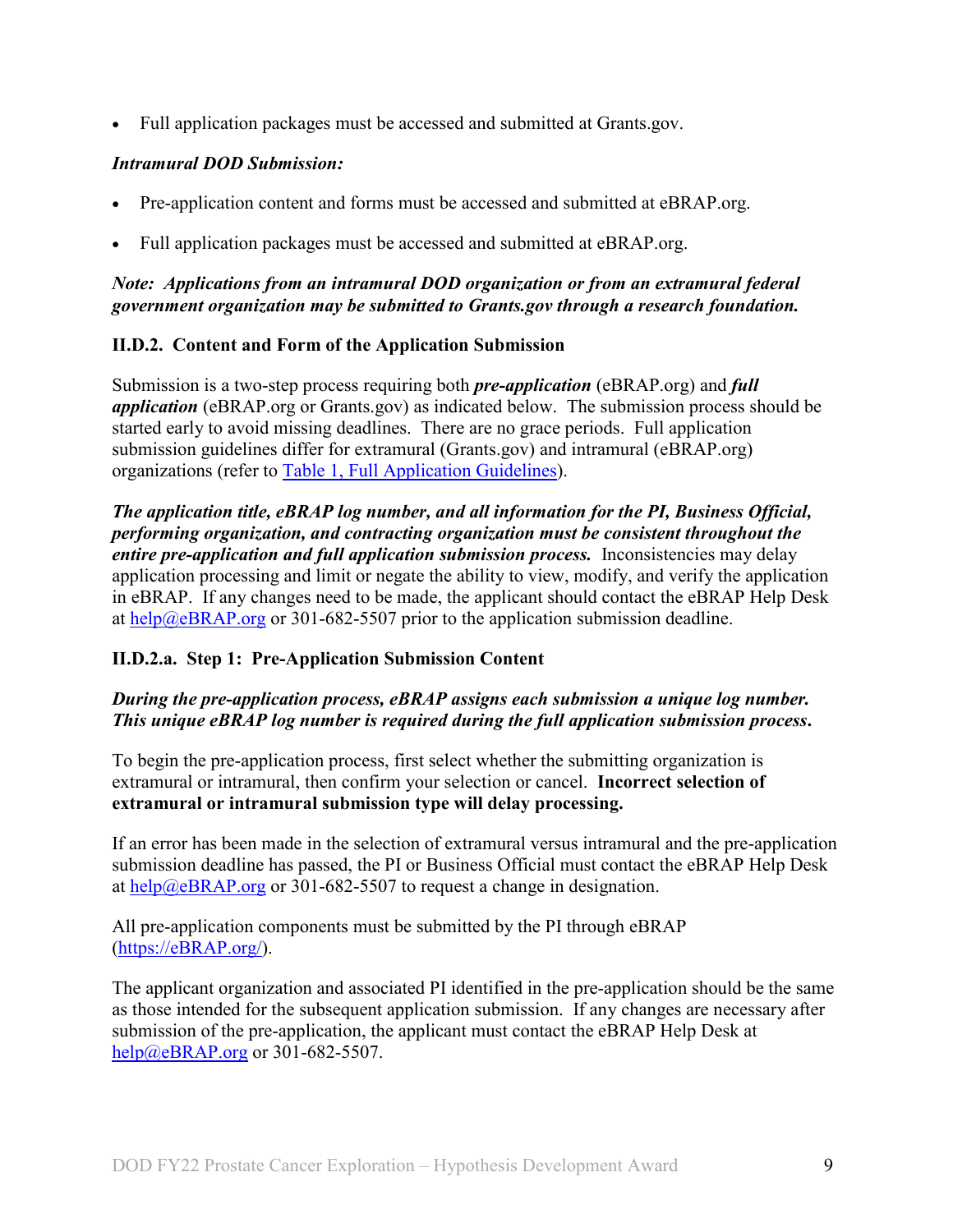PIs with an ORCID identifier should enter that information in the appropriate field in the "My Profile" tab in the "Account Information" section of eBRAP.

The pre-application consists of the following components, which are organized in eBRAP by separate tabs (refer to the General Application Instructions, Section II.B, for additional information on pre-application submission):

#### • **Tab 1 – Application Information**

Submission of application information includes assignment of primary and secondary research classification codes, which may be found at [https://ebrap.org/eBRAP/public/](https://ebrap.org/eBRAP/public/Program.htm) [Program.htm.](https://ebrap.org/eBRAP/public/Program.htm) Applicants are strongly encouraged to review and confirm the codes prior to making their selection.

#### • **Tab 2 – Application Contacts**

Enter contact information for the PI. Enter the organization's Business Official responsible for sponsored program administration (the "person to be contacted on matters involving this application" in Block 5 of the Grants.gov SF424 Research & Related Form). The Business Official must be either selected from the eBRAP list or invited in order for the preapplication to be submitted.

Select the performing organization (site at which the PI will perform the proposed work) and the contracting organization (organization submitting on behalf of the PI, which corresponds to Block 5 on the Grants.gov SF424 Research & Related Form), and click on "Add Organizations to this Pre-application." The organization(s) must be either selected from the eBRAP drop-down list or invited in order for the pre-application to be submitted.

It is recommended that applicants identify an Alternate Submitter in the event that assistance with pre-application submission is needed.

#### • **Tab 3 – Collaborators and Key Personnel**

Enter the name, organization, and role of all collaborators and key personnel associated with the application.

[FY22 PCRP Programmatic Panel members](https://cdmrp.army.mil/pcrp/panels/panel22) should not be involved in any pre-application or application. For questions related to panel members and pre-applications or applications, refer to [Section II.H.2.c, Withdrawal,](#page-27-0) or contact the eBRAP Help Desk at [help@eBRAP.org](mailto:help@eBRAP.org) or 301-682-5507.

#### • **Tab 4 – Conflicts of Interest**

List all individuals other than collaborators and key personnel who may have a conflict of interest in the review of the application (including those with whom the PI has a personal or professional relationship).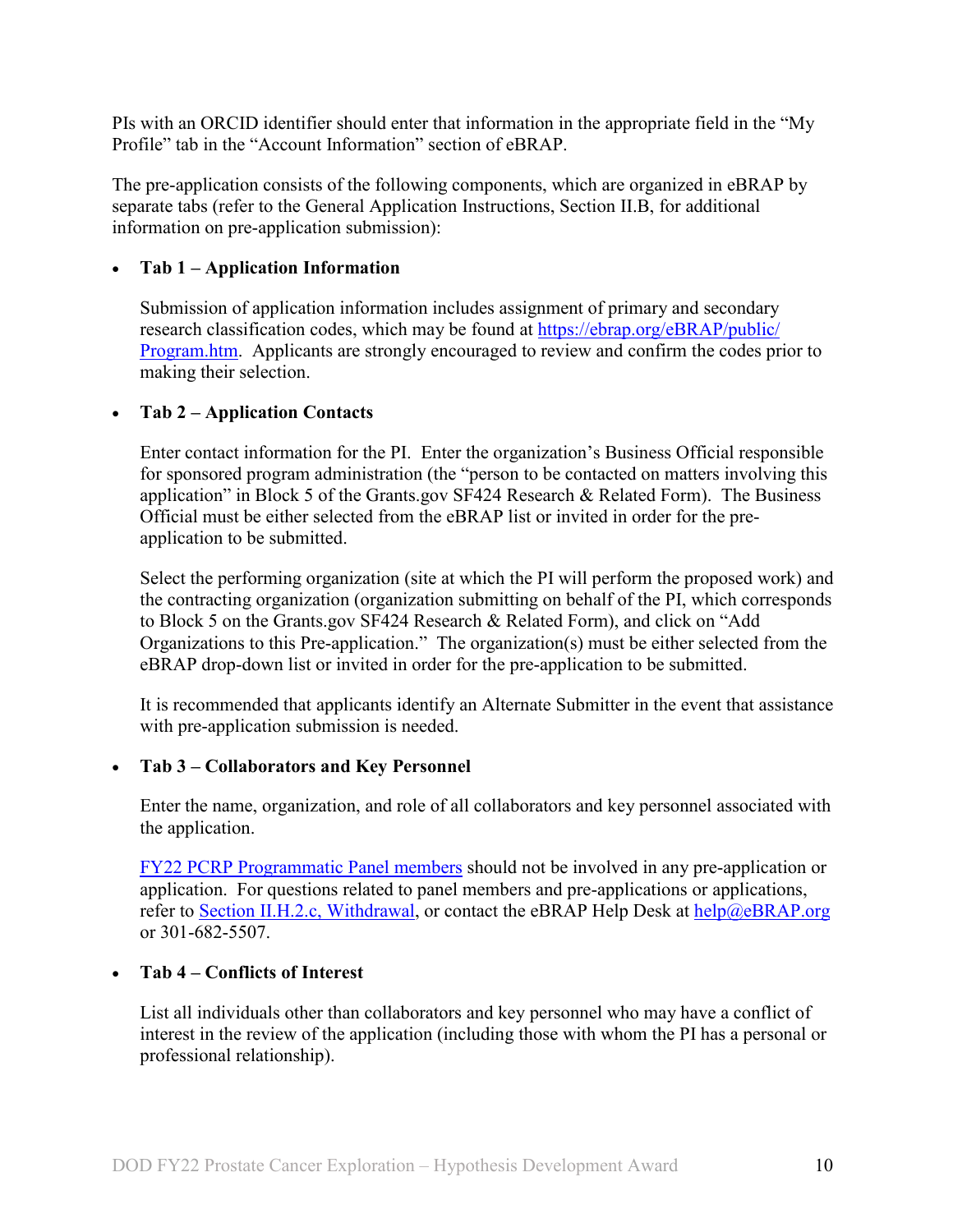#### • **Tab 5 – Pre-Application Files**

**Letter of Intent (LOI) (one-page limit):** Provide a brief description of the research to be conducted. LOIs are used for program planning purposes only (e.g., reviewer recruitment) and will not be reviewed during either the peer or programmatic review sessions. An invitation to submit is *not* required.

#### • **Tab 6 – Submit Pre-Application**

This tab must be completed for the pre-application to be accepted and processed.

#### **II.D.2.b. Step 2: Full Application Submission Content**

#### *The CDMRP cannot make allowances/exceptions to its policies for submission problems encountered by the applicant organization using system-to-system interfaces with Grants.gov.*

Each application submission must include the completed full application package for this program announcement. The full application package is submitted by the Authorized Organizational Representative through Grants.gov [\(https://grants.gov/\)](https://www.grants.gov/) for extramural organizations or through eBRAP [\(https://ebrap.org/\)](https://ebrap.org/) for intramural organizations. See Table 1 below for more specific guidelines.

#### <span id="page-10-0"></span>**II.D.2.b.i. Full Application Guidelines**

Extramural organizations must submit full applications through Grants.gov. Applicants must create a Grants.gov Workspace for submission, which allows the application components to be completed online and routed through the applicant organization for review prior to submission. Applicants may choose to download and save individual PDF forms rather than filling out webforms in Workspace. A compatible version of Adobe Reader **must** be used to view, complete, and submit an application package consisting of PDF forms. If more than one person is entering text into an application package, the *same version* of Adobe Reader software should be used by each person. Check the version number of the Adobe software on each user's computer to make sure the versions match. Using different versions of Adobe Reader may cause submission and/or save errors – even if each version is individually compatible with Grants.gov. Refer to the General Application Instructions, Section III, and the "Apply For Grants" page of Grants.gov [\(https://www.grants.gov/web/grants/applicants/apply-for-grants.html\)](https://www.grants.gov/web/grants/applicants/apply-for-grants.html) for further information about the Grants.gov Workspace submission process. Submissions of extramural applications through eBRAP may be withdrawn.

#### *Do not password protect any files of the application package, including the Project Narrative.*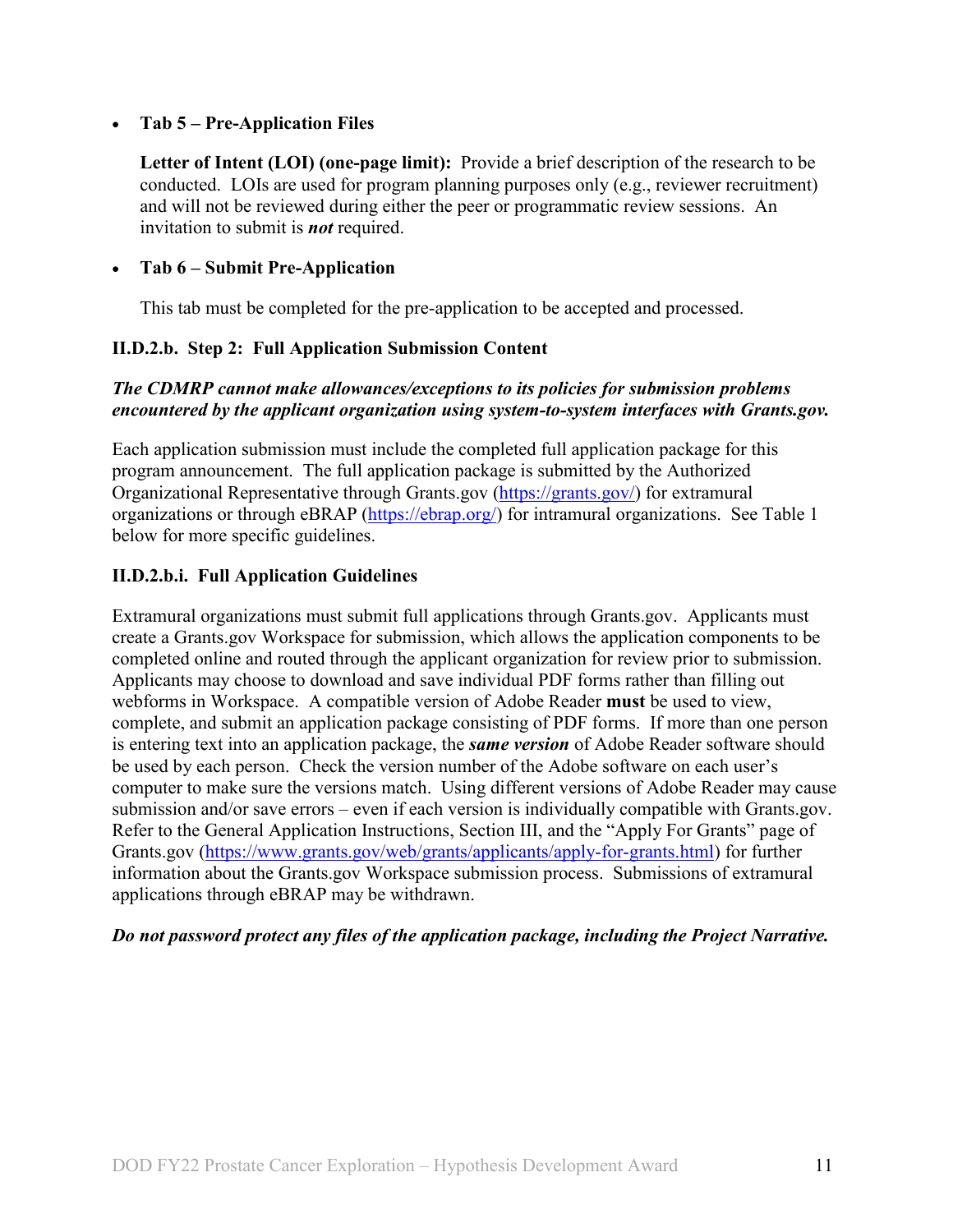<span id="page-11-0"></span>

| <b>Extramural Submissions</b>                                                                                                                                                                                                                                                                                                                                                                                                                                                                                                                                                           | <b>Intramural DOD Submissions</b>                                                                                                                                                                                                                                                                                                                                                                                                                                                                                                                                                                                                                                         |  |  |  |
|-----------------------------------------------------------------------------------------------------------------------------------------------------------------------------------------------------------------------------------------------------------------------------------------------------------------------------------------------------------------------------------------------------------------------------------------------------------------------------------------------------------------------------------------------------------------------------------------|---------------------------------------------------------------------------------------------------------------------------------------------------------------------------------------------------------------------------------------------------------------------------------------------------------------------------------------------------------------------------------------------------------------------------------------------------------------------------------------------------------------------------------------------------------------------------------------------------------------------------------------------------------------------------|--|--|--|
| <b>Application Package Location</b>                                                                                                                                                                                                                                                                                                                                                                                                                                                                                                                                                     |                                                                                                                                                                                                                                                                                                                                                                                                                                                                                                                                                                                                                                                                           |  |  |  |
| Download application package components for<br>W81XWH-22-PCRP-EHDA from Grants.gov<br>(https://grants.gov) and create a Grants.gov<br>Workspace. Workspace allows online<br>completion of the application components and<br>routing of the application package through the<br>applicant organization for review prior to<br>submission.                                                                                                                                                                                                                                                 | Download application package components for<br>W81XWH-22-PCRP-EHDA from eBRAP<br>(https://ebrap.org).                                                                                                                                                                                                                                                                                                                                                                                                                                                                                                                                                                     |  |  |  |
| <b>Full Application Package Components</b>                                                                                                                                                                                                                                                                                                                                                                                                                                                                                                                                              |                                                                                                                                                                                                                                                                                                                                                                                                                                                                                                                                                                                                                                                                           |  |  |  |
| <b>SF424 Research &amp; Related Application for</b><br><b>Federal Assistance Form: Refer to the</b><br>General Application Instructions, Section<br>III.A.1, for detailed information.<br>Descriptions of each required file can be found<br>under Full Application Submission<br>Components:<br><b>Attachments</b><br>Research & Related Personal Data<br>Research & Related Senior/Key Person<br>Profile (Expanded)<br>Research & Related Budget<br><b>Project/Performance Site Location(s)</b><br>Form<br><b>Research &amp; Related Subaward Budget</b><br><b>Attachment(s)</b> Form | Tab 1 - Summary: Provide a summary of the<br>application information.<br>Tab 2 – Application Contacts: This tab will<br>be pre-populated by eBRAP; add Authorized<br>Organizational Representative.<br>Tab 3 – Full Application Files: Upload files<br>under each Application Component in eBRAP.<br>Descriptions of each required file can be found<br>under Full Application Submission<br>Components:<br><b>Attachments</b><br><b>Key Personnel</b><br><b>Budget</b><br><b>Performance Sites</b><br>Tab 4 – Application and Budget Data:<br>Review and edit proposed project start date,<br>proposed end date, and budget data pre-<br>populated from the Budget Form. |  |  |  |
| <b>Application Package Submission</b>                                                                                                                                                                                                                                                                                                                                                                                                                                                                                                                                                   |                                                                                                                                                                                                                                                                                                                                                                                                                                                                                                                                                                                                                                                                           |  |  |  |
| <b>Create a Grants.gov Workspace.</b><br>Add participants (investigators and Business<br>Officials) to Workspace, complete all required<br>forms, and check for errors before submission.<br>Submit a Grants.gov Workspace Package.<br>An application may be submitted through<br>Workspace by clicking the "Sign and Submit"<br>button on the "Manage Workspace" page, under<br>the "Forms" tab. Grants.gov recommends                                                                                                                                                                 | <b>Submit package components to eBRAP</b><br>(https://ebrap.org).<br>Tab 5 – Submit/Request Approval Full<br><b>Application:</b> After all components are<br>uploaded and prior to the full application<br>submission deadline, enter your password in<br>the space provided next to "Enter Your<br>Password Here" and press the "Submit Full<br>Application" button. eBRAP will notify your                                                                                                                                                                                                                                                                              |  |  |  |

# **Table 1. Full Application Submission Guidelines**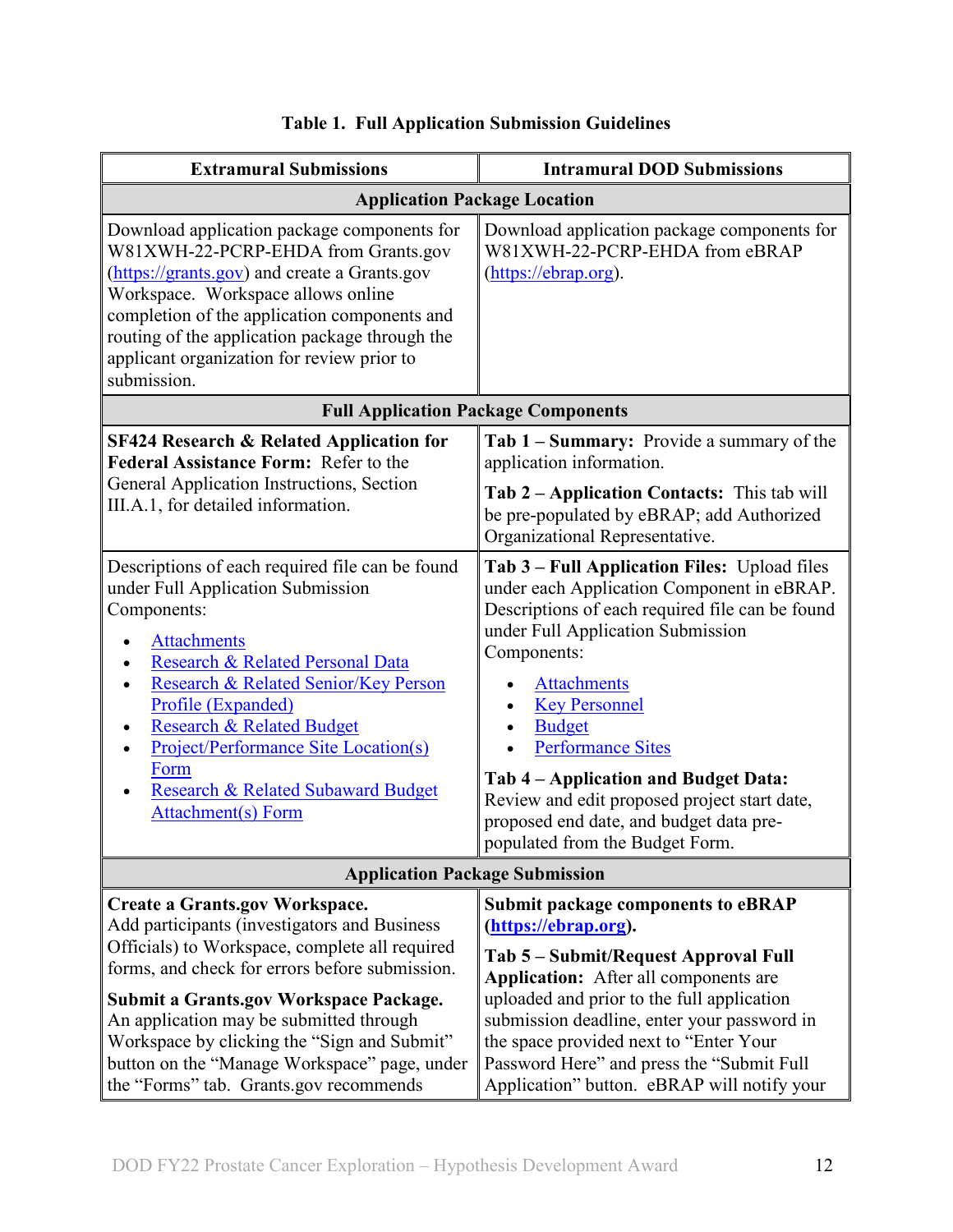| <b>Extramural Submissions</b>                                                                                                                                                                                                                                                                                                                                                                                                                                                                                                                                                                                                                | <b>Intramural DOD Submissions</b>                                                                                                                                                                                                                                                                                                                                                                                                                                                                                                                                                                                                                                                              |  |
|----------------------------------------------------------------------------------------------------------------------------------------------------------------------------------------------------------------------------------------------------------------------------------------------------------------------------------------------------------------------------------------------------------------------------------------------------------------------------------------------------------------------------------------------------------------------------------------------------------------------------------------------|------------------------------------------------------------------------------------------------------------------------------------------------------------------------------------------------------------------------------------------------------------------------------------------------------------------------------------------------------------------------------------------------------------------------------------------------------------------------------------------------------------------------------------------------------------------------------------------------------------------------------------------------------------------------------------------------|--|
| submission of the application package at least<br>24-48 hours prior to the close date to allow<br>time to correct any potential technical issues<br>that may disrupt the application submission.<br><b>Note:</b> If either the Project Narrative or the<br>budget fails eBRAP validation or needs to be<br>modified, an updated Grants.gov application<br>package must be submitted via Grants.gov as a<br>"Changed/Corrected Application" with the<br>previous Grants.gov Tracking ID prior to the<br>application submission deadline. Do not<br>password protect any files of the application<br>package, including the Project Narrative. | Resource Manager/Comptroller/Task Area<br>Manager or equivalent Business Official by<br>email. Do not password protect any files of<br>the application package, including the Project<br>Narrative.                                                                                                                                                                                                                                                                                                                                                                                                                                                                                            |  |
| <b>Application Verification Period</b>                                                                                                                                                                                                                                                                                                                                                                                                                                                                                                                                                                                                       |                                                                                                                                                                                                                                                                                                                                                                                                                                                                                                                                                                                                                                                                                                |  |
| The full application package submitted to<br>Grants.gov may be viewed and modified in<br>eBRAP until the end of the application<br>verification period. During the application<br>verification period, the full application package<br>may be modified with the exception of the<br><b>Project Narrative and Research &amp; Related</b><br><b>Budget Form.</b>                                                                                                                                                                                                                                                                               | After eBRAP has processed the full<br>application, the organizational Resource<br>Manager/Comptroller/Task Area Manager or<br>equivalent Business Official and PI will receive<br>email notification of this status and will be able<br>to view and modify application components in<br>eBRAP. During the application verification<br>period, the full application package may be<br>modified with the exception of the Project<br><b>Narrative and Research &amp; Related Budget</b><br>Form. Your Resource Manager/<br>Comptroller/Task Area Manager or equivalent<br>Business Official should log into eBRAP to<br>review and to approve prior to the application<br>verification deadline. |  |
| <b>Further Information</b>                                                                                                                                                                                                                                                                                                                                                                                                                                                                                                                                                                                                                   |                                                                                                                                                                                                                                                                                                                                                                                                                                                                                                                                                                                                                                                                                                |  |
| <b>Tracking a Grants.gov Workspace Package.</b><br>After successfully submitting a Workspace<br>package, a Grants.gov Tracking Number is<br>automatically assigned to the package. The<br>number will be listed on the "Confirmation"<br>page that is generated after submission.<br>Refer to the General Application Instructions,<br>Section III, for further information regarding<br>Grants.gov requirements.                                                                                                                                                                                                                            | Refer to the General Application Instructions,<br>Section IV, for further information regarding<br>eBRAP requirements.                                                                                                                                                                                                                                                                                                                                                                                                                                                                                                                                                                         |  |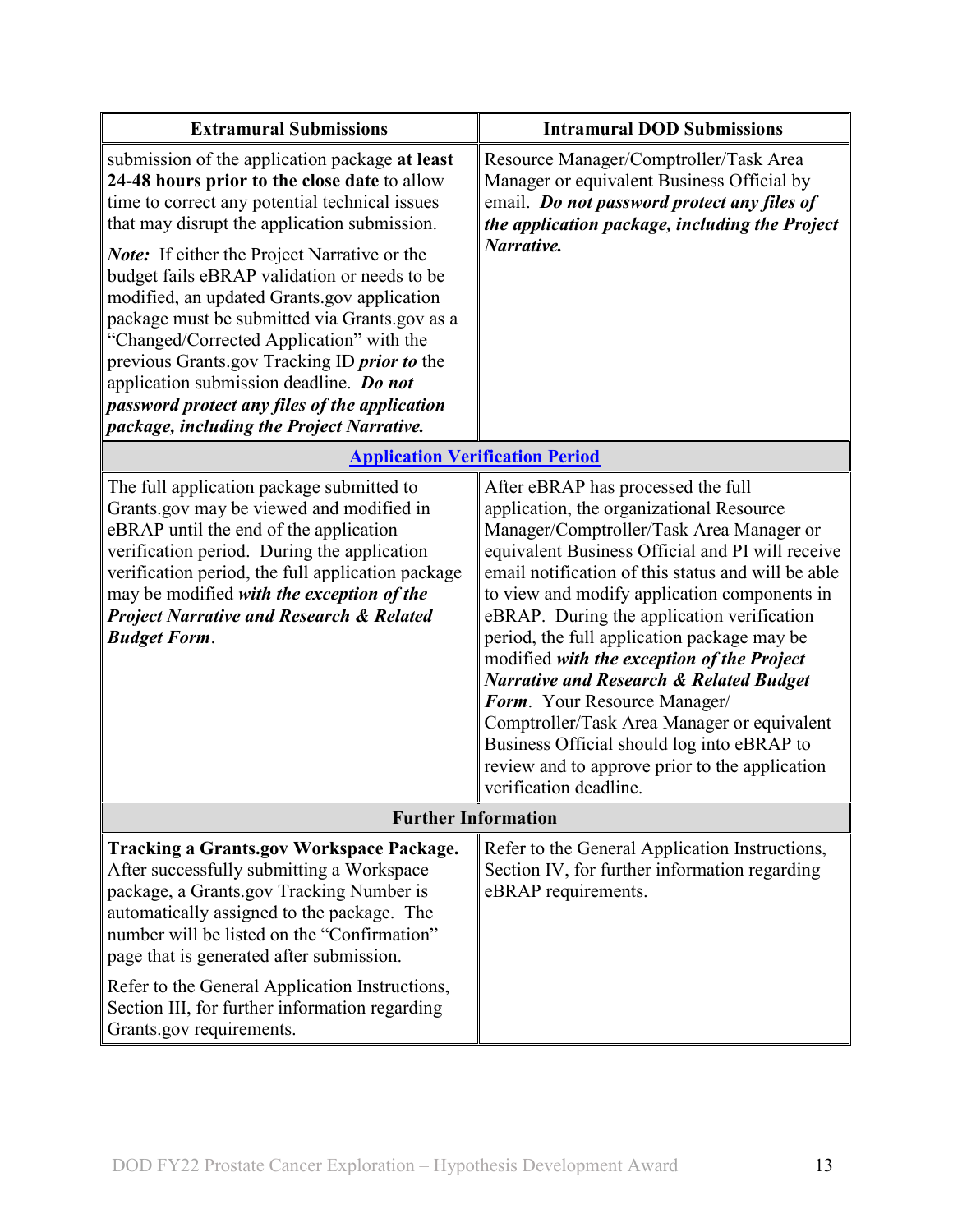*Reviewers will be blinded to the identity of the PI, collaborator(s), and their organization(s).* Due to the blinded nature of the review process, identifying or making references to the PI, collaborator(s), or their organization(s) in the Project Narrative, List of Abbreviations, Acronyms, and Symbols, or Abstracts is prohibited and will result in administrative rejection of the application. In addition, the use of "I," "we," "our," "this organization," or similar phrases that refer to the PI, collaborator(s), or their organization(s) through the references listed, or the use of formatting (e.g., bolding, underlining, names in headers/footers), inclusion of citations to unpublished manuscripts, inclusion of URLs (uniform resource locators, or web addresses), or in any other way highlighting the names of the PI, collaborator(s), or their organization(s), is prohibited and will result in administrative rejection of the application.

The following forms **are required** but will not be forwarded for peer review or programmatic review: Research & Related Budget, Research & Related Subaward Budget Attachment(s) Form (if applicable), biographical sketch, previous/current/pending support, and Project/Performance Site Location(s) Form. These documents will be used for administrative purposes only.

The full application package must be submitted using the unique eBRAP log number to avoid delays in application processing.

### <span id="page-13-0"></span>**II.D.2.b.ii. Full Application Submission Components**

• **Extramural Applications Only**

**SF424 Research & Related Application for Federal Assistance Form:** Refer to the General Application Instructions, Section III.A.1, for detailed information.

#### • **Extramural and Intramural Applications**

#### <span id="page-13-1"></span>**Attachments:**

#### *Each attachment to the full application components must be uploaded as an individual file in the format specified and in accordance with the formatting guidelines listed in the General Application Instructions, Appendix 4.*

For all attachments, ensure that the file names are consistent with the guidance. Attachments will be rejected if the file names are longer than 50 characters or have incorrect file names that contain characters other than the following: A-Z, a-z, 0-9, underscore, hyphen, space, and period. In addition, there are file size limits that may apply in some circumstances. Individual attachments may not exceed 20 megabytes (MB), and the file size for the entire full application package may not exceed 200 MB.

#### ○ **Attachment 1: Project Narrative (two-page limit): Upload as**

**"ProjectNarrative.pdf".** The page limit of the Project Narrative applies to text and nontext elements (e.g., figures, tables, graphs, photographs, diagrams, chemical structures, drawings) used to describe the project. Inclusion of URLs (uniform resource locators) that provide additional information to expand the Project Narrative and could confer an unfair competitive advantage is prohibited and may result in administrative withdrawal of the application.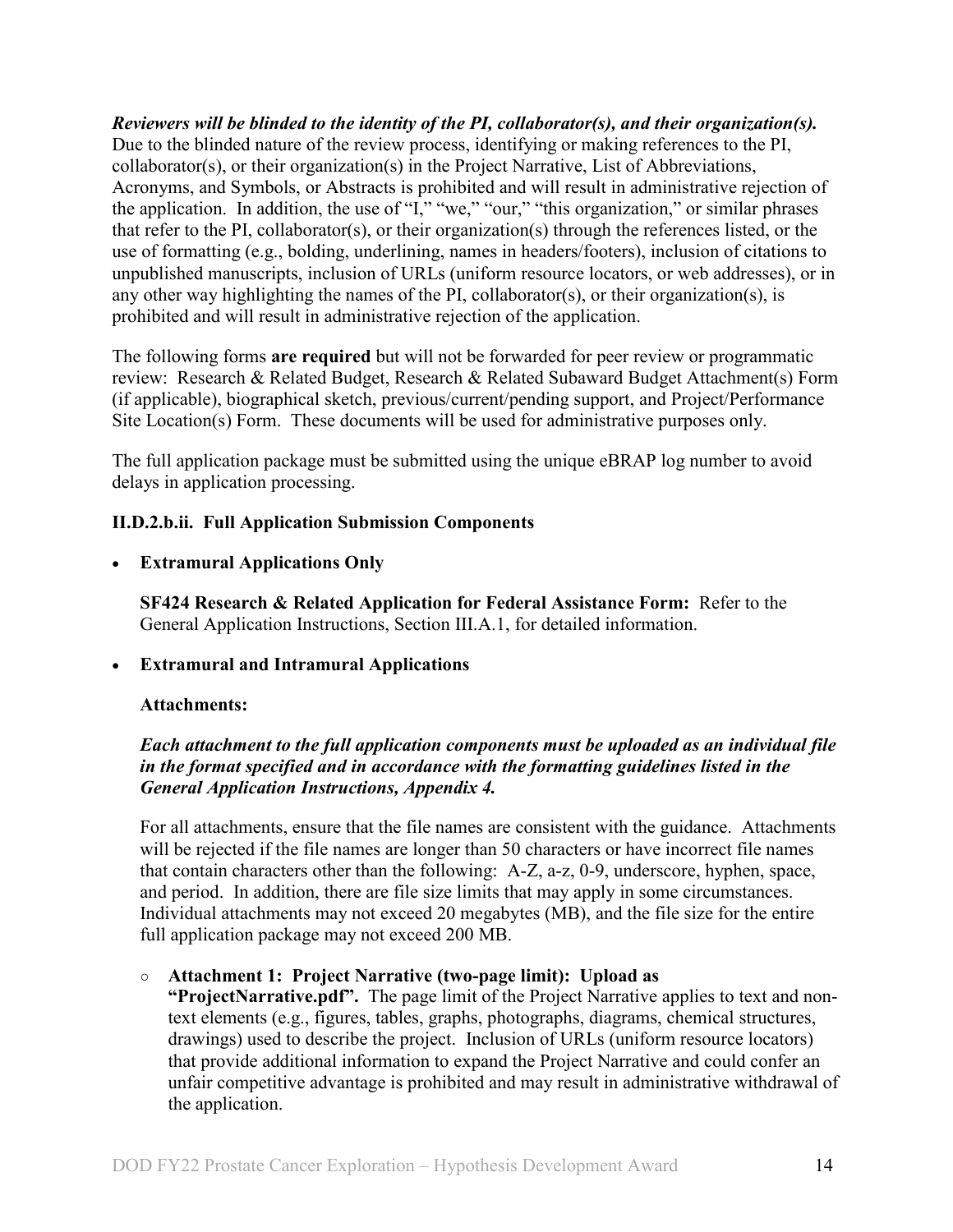Describe the proposed project in detail using the outline below. *Do not include information that identifies the PI, the collaborator(s), or their organization(s).*

- **Innovation:** Innovation should be the primary feature of the proposed study. Concisely state how the proposed project represents the exploration of a highly innovative, untested, potentially high-gain concept, theory, paradigm, and/or method(s) that address an important problem relevant to one or more of the FY22 [PCRP Overarching Challenges.](#page-2-2) Explain how the proposed project represents more than an incremental advance upon published data.
- **Hypothesis/Rationale/Purpose:** State the rationale for the proposed research. *The inclusion of preliminary data is strongly discouraged.*
- **Objectives/Specific Aims:** State concisely the specific aims and research strategy of the study.
- **Research Strategy:** Describe the experimental design, methodology, and analyses, including appropriate controls; especially, if the methodology is new or unusual, in sufficient detail for scientific evaluation. *This award does not support clinical research or clinical trials. Excluded from the clinical research definition are studies involving existing de-identified specimens or data that are publicly available.*
- **Attachment 2: Supporting Documentation: Combine and upload as a single file named "Support.pdf".** Start each document on a new page. If documents are scanned to PDF, the lowest resolution (100 to 150 dpi) should be used. The Supporting Documentation attachment should not include additional information such as figures, tables, graphs, photographs, diagrams, chemical structures, or drawings. These items should be included in the Project Narrative.

*There are no page limits for any of these components unless otherwise noted. Include only those components described below; inclusion of items not requested or viewed as an extension of the Project Narrative will result in the removal of those items or may result in administrative withdrawal of the application.*

- **References Cited:** List the references cited (including URLs, if available) in the Project Narrative using a standard reference format that includes the full citation (i.e., author[s], year published, title of reference, source of reference, volume, chapter, page numbers, and publisher, as appropriate). *Do not include URLs that identify the PI, collaborator(s), or the organization(s) of the PI or collaborator(s).*
- **List of Abbreviations, Acronyms, and Symbols:** Provide a list of abbreviations, acronyms, and symbols.
- **Attachment 3: Technical Abstract (one-page limit): Upload as "TechAbs.pdf".** The technical abstract is used by all reviewers. Abstracts of all funded research projects will be posted publicly. *Do not include proprietary or confidential information.* Use only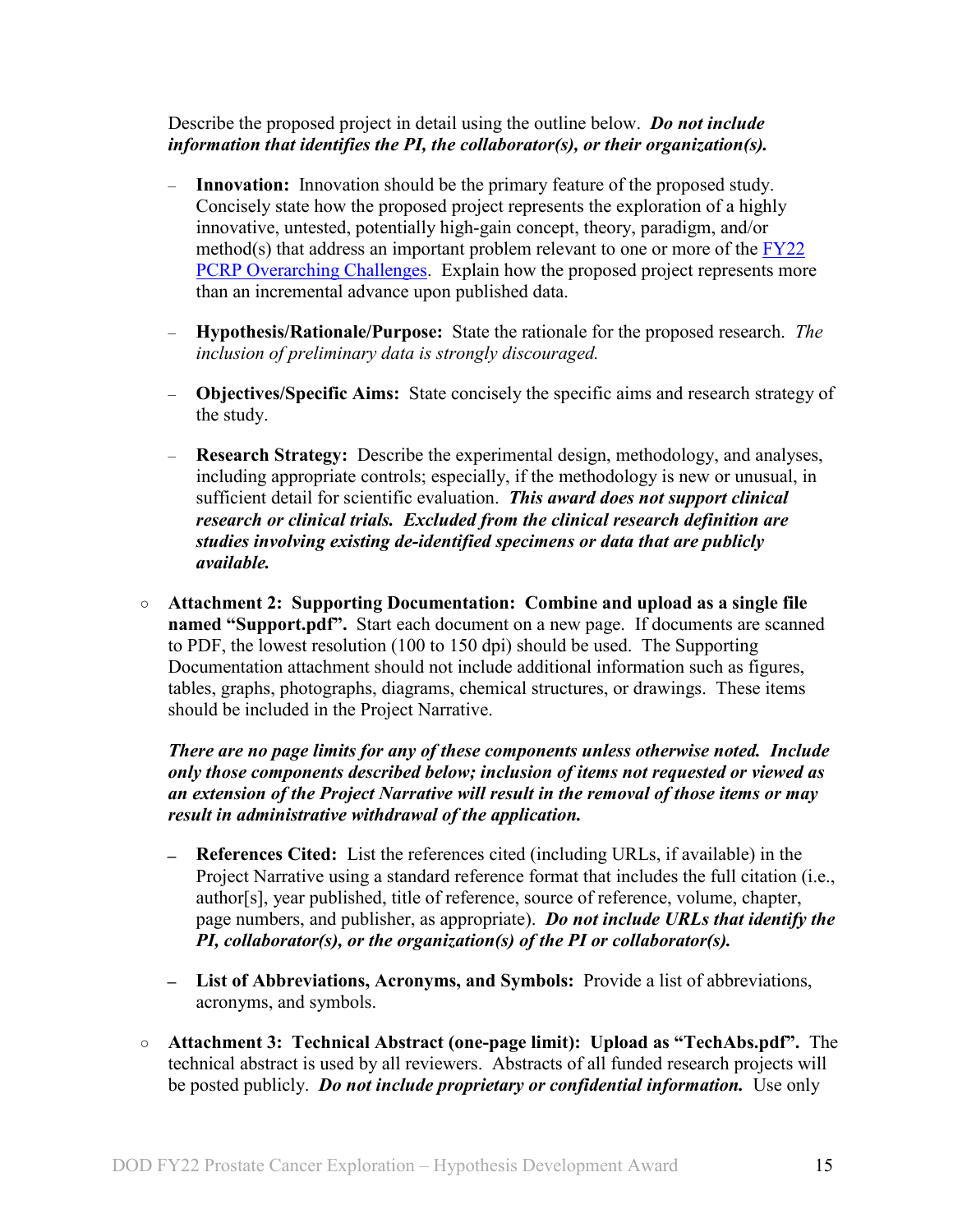characters available on a standard QWERTY keyboard. Spell out all Greek letters, other non-English letters, and symbols. Graphics are not allowed.

Clarity and completeness within the space limits of the technical abstract are highly important. *Do not include information that identifies the PI, the collaborator(s), or their organization(s).*

State the **FY22 PCRP** Overarching Challenge(s) addressed by the proposed research project. Clearly describe the proposed research in one paragraph including the hypothesis to be explored, the objectives, the innovative aspect of the research, and the relevance of the project to the FY22 PCRP mission of eliminating of death from prostate cancer and enhancing the well-being of Service Members, Veterans, and all the men and their families who are experiencing the impact of the disease.

○ **Attachment 4: Lay Abstract (one-page limit): Upload as "LayAbs.pdf".** The lay abstract is used by all reviewers. Abstracts of all funded research projects will be posted publicly. *Do not include proprietary or confidential information*. *Do not duplicate the technical abstract.* Use only characters available on a standard QWERTY keyboard. Spell out all Greek letters, other non-English letters, and symbols. Graphics are not allowed.

State the FY22 PCRP Overarching Challenge(s) addressed by the proposed research project. Clearly describe in one paragraph, in a manner readily understood by readers without a background in science or medicine, the objective of the proposed research and its relevance of the project to the PCRP mission of eliminating death from prostate cancer and enhancing the well-being of Service Members, Veterans, and all the men and their families who are experiencing the impact of the disease. Describe the ultimate applicability of the research (e.g., type(s) of patients it will help, clinical applications). *Do not duplicate the technical abstract.* The lay abstract is an important component of the application review process because it addresses issues of particular interest to the consumer advocate community. *Do not include information that identifies the PI, the collaborator(s), or their organization(s).*

○ **Attachment 5: Statement of Work (three-page limit): Upload as "SOW.pdf".** The suggested Statement of Work (SOW) format and examples specific to different types of research projects are available on the eBRAP "Funding Opportunities & Forms" web page [\(https://ebrap.org/eBRAP/public/Program.htm\)](https://ebrap.org/eBRAP/public/Program.htm). Recommended strategies for assembling the SOW can be found at [https://ebrap.org/eBRAP/public/Program.htm.](https://ebrap.org/eBRAP/public/Program.htm)

For the Exploration – Hypothesis Development Award mechanism, refer to the "*Suggested SOW Strategy Generic Research*" document for guidance on preparing the SOW and use the blank SOW format titled "Suggested SOW Format". The SOW must be in PDF format prior to attaching. *The SOW will not be forwarded for peer or programmatic review.*

○ **Attachment 6: Impact Statement (one-page limit): Upload as "Impact.pdf".** Explain why the proposed research project is important and the impact it will have on one or more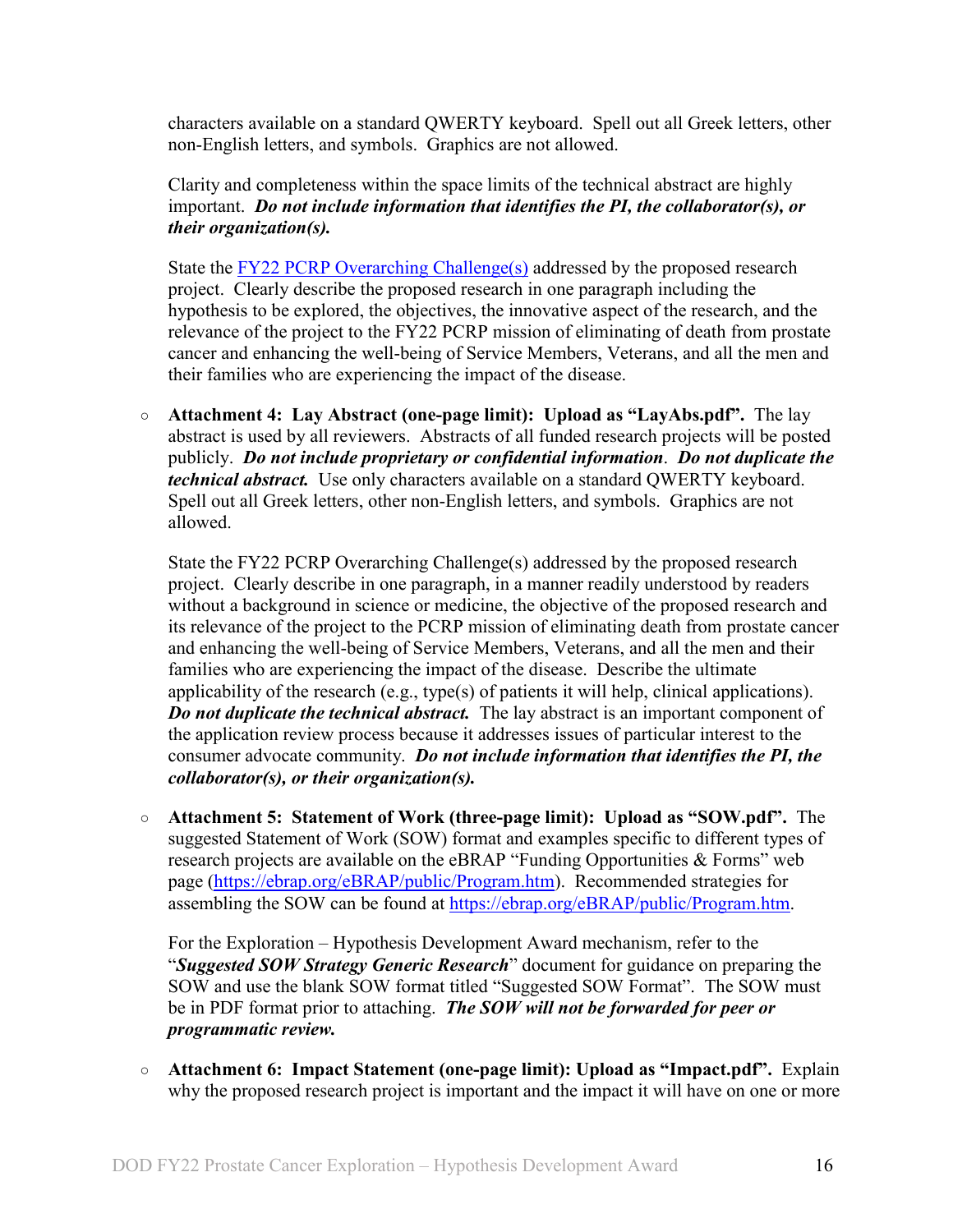#### of the [FY22 PCRP Overarching Challenge\(s\).](#page-2-2) *Do not include information that identifies the PI, the collaborator(s), or their organization(s).*

*Short-term impact:* Describe the anticipated outcome(s)/product(s) (short-term gains) from the proposed research and how they will help lay the groundwork for future avenues of scientific investigation.

*Long-term impact:* Explain the anticipated long-term gains from the proposed research project may ultimately contribute to the goal of eliminating death from prostate cancer and enhancing the well-being of Service Members, Veterans, and all the men and their families who are experiencing the impact of the disease.

- **Attachment 7: Letters of Support: Start each document on a new page. Combine and upload as "Letters.pdf".** Letters will not be forwarded for peer or programmatic review.
	- Letters of Organizational Support: Provide a letter (or letters, if applicable) signed by the Department Chair or appropriate organization official, confirming the laboratory space, equipment, and other resources available for the project. The letter should reflect the availability of laboratory space, equipment, and other resources available for the project.
	- Letters of Collaboration (if applicable): Provide a signed letter from each collaborating individual or organization that will demonstrate that the PI has the support or resources necessary for the proposed work.
- **Attachment 8: Representations, if applicable (extramural submissions only): Upload as "RequiredReps.pdf".** All extramural applicants must complete and submit the Required Representations template available on eBRAP [\(https://ebrap.org/eBRAP/](https://ebrap.org/eBRAP/public/Program.htm) [public/Program.htm\)](https://ebrap.org/eBRAP/public/Program.htm). For more information, see the General Application Instructions, Appendix 5, Section B, Representations.
- <span id="page-16-0"></span>○ **Attachment 9: Suggested Collaborating DOD Military Facility Budget Format, if applicable: Upload as "MFBudget.pdf".** If a military facility (Military Health System facility, research laboratory, medical treatment facility, dental treatment facility, or DOD activity embedded with a civilian medical center) will be a collaborator in performance of the project, complete a separate budget, using "Suggested Collaborating DOD Military Facility Budget Format", available for download on the eBRAP "Funding Opportunities & Forms" web page [\(https://ebrap.org/eBRAP/public/Program.htm\)](https://ebrap.org/eBRAP/public/Program.htm), including a budget justification, for each military facility as instructed. The costs per year should be included on the Grants.gov Research & Related Budget Form under subaward costs. Refer to the General Application Instructions, Section III.A.8, for detailed information.

#### • **Extramural and Intramural Applications**

To evaluate compliance with Title IX of the Education Amendments of 1972 (20 USC 1681[a] et seq.), the DOD is collecting certain demographic and career information to be able to assess the success rates of women who are proposed for key roles in applications in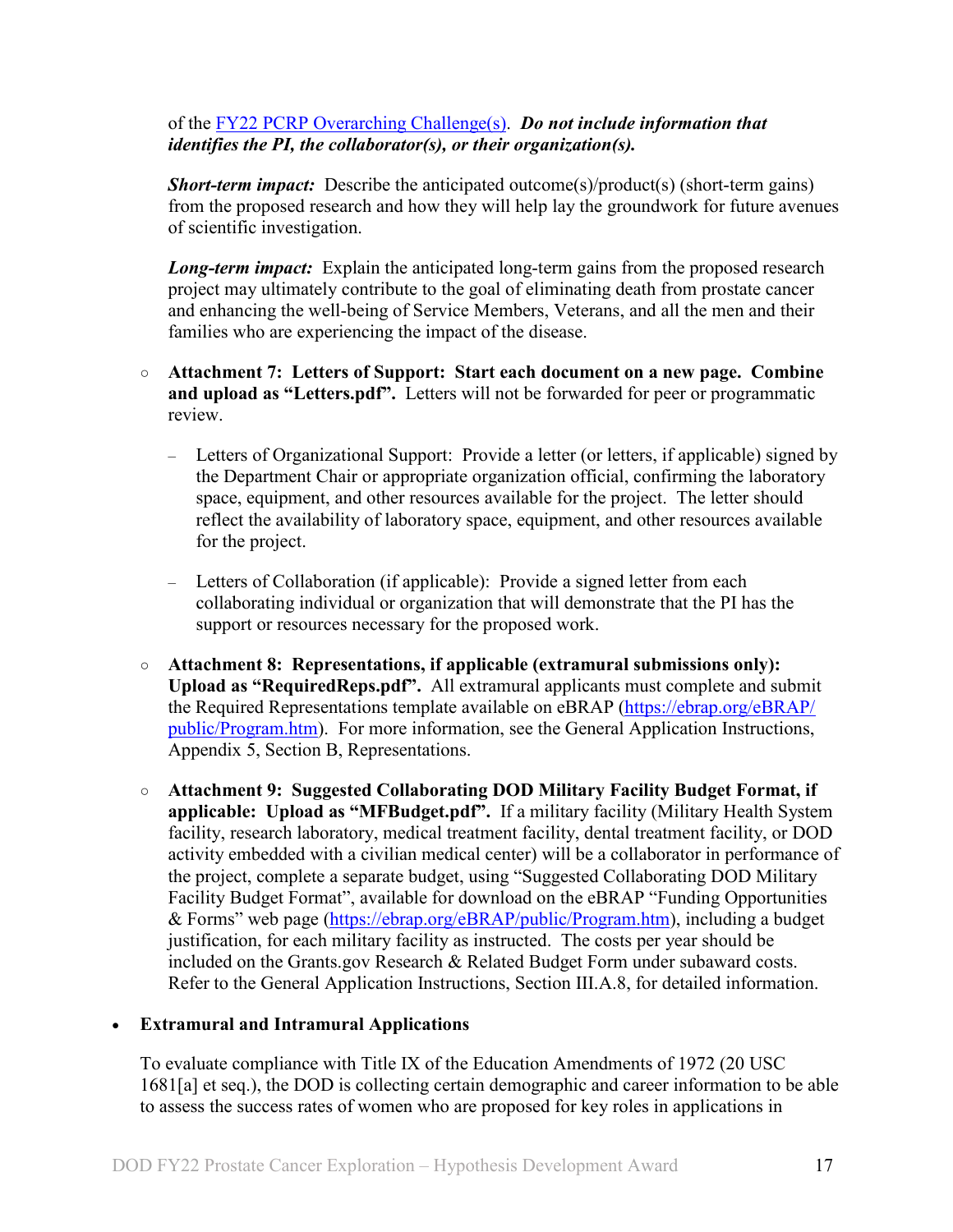science, technology, engineering, and/or mathematics (STEM) disciplines. To enable this assessment, each application must include the following forms completed as indicated.

<span id="page-17-0"></span>**Research & Related Personal Data:** For extramural submissions (via Grants.gov), refer to the General Application Instructions, Section III.A.3, and for intramural submissions (via eBRAP), refer to the General Application Instructions, Section IV.A.2, for detailed information.

<span id="page-17-1"></span>**Research & Related Senior/Key Person Profile (Expanded):** For extramural submissions (via Grants.gov), refer to the General Application Instructions, Section III.A.4, and for intramural submissions (via eBRAP), refer to the General Application Instructions, Section IV.A.3, for detailed information.

- PI Biographical Sketch (five-page limit): Upload as "Biosketch\_LastName.pdf". The suggested biographical sketch format is available on the "Funding Opportunities  $\&$ Forms" web page [\(https://ebrap.org/eBRAP/public/Program.htm\)](https://ebrap.org/eBRAP/public/Program.htm) in eBRAP. The National Institutes of Health Biographical Sketch may also be used. All biographical sketches should be submitted in uneditable PDF format.
- PI Previous/Current/Pending Support (no page limit): Upload as "Support\_LastName.pdf".
	- For extramural submissions, refer to the General Application Instructions, Section III.A.4, for detailed information.
	- For intramural submissions, refer to the General Application Instructions, Section IV.A.3, for detailed information.
- Key Personnel Biographical Sketches (five-page limit each): Upload as "Biosketch\_LastName.pdf".
	- Include biographical sketch for collaborators, if applicable.
- Key Personnel Previous/Current/Pending Support (no page limit): Upload as "Support\_LastName.pdf".
	- For extramural submissions, refer to the General Application Instructions, Section III.A.4, for detailed information.
	- For intramural submissions, refer to the General Application Instructions, Section IV.A.3, for detailed information.
	- Include previous/current/pending support for collaborator, if applicable.

<span id="page-17-2"></span>**Research & Related Budget:** For extramural submissions (via Grants.gov), refer to the General Application Instructions, Section III.A.5, and for intramural submissions (via eBRAP), refer to the General Application Instructions, Section IV.A.4, for detailed information.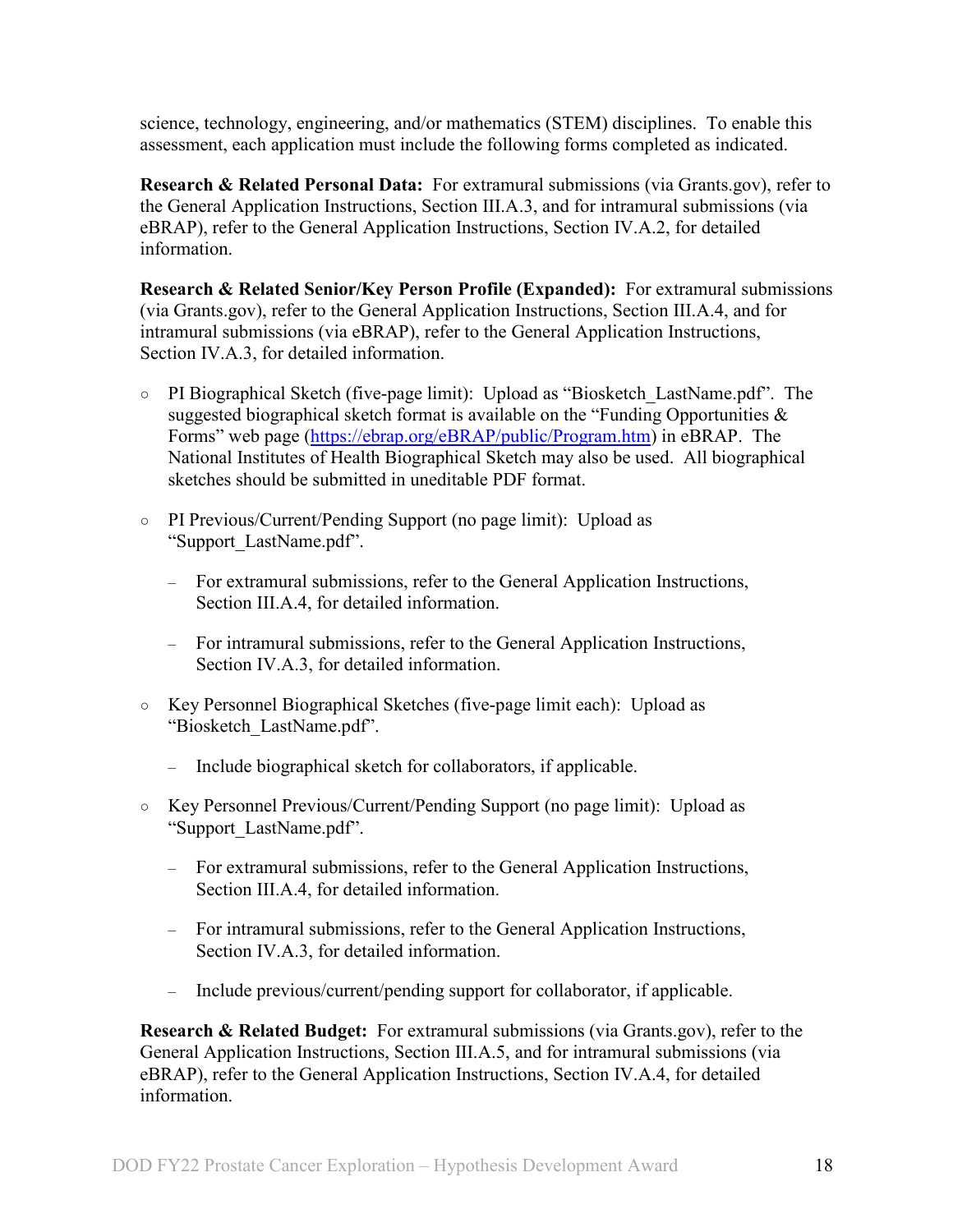**Budget Justification (no page limit): Upload as "BudgetJustification.pdf".** The budget justification for the entire period of performance must be uploaded to the Research & Related Budget after completion of the budget for Period 1.

<span id="page-18-1"></span>**Project/Performance Site Location(s) Form:** For extramural submissions (via Grants.gov), refer to the General Application Instructions, Section III.A.6, and for intramural submissions (via eBRAP), refer to the General Application Instructions, Section IV.A.5, for detailed information.

#### • **Extramural Applications Only**

<span id="page-18-2"></span>**Research & Related Subaward Budget Attachment(s) Form (if applicable):** Refer to the General Application Instructions, Section III.A.7, for detailed information.

- **Extramural Subaward:** Complete the Research & Related Subaward Budget Form through Grants.gov. (Refer to the General Application Instructions, Section III.A.7, for detailed information.) Verify subaward budget(s) and budget justification forms are present in eBRAP during the application verification period. If these components are missing, upload them to eBRAP before the end of the application verification period.
- **Intramural DOD Collaborator(s):** Complete the "Suggested Collaborating DOD Military Facility Budget Format" and upload to Grants.gov attachment form as [Attachment 9.](#page-16-0) (Refer to the General Application Instructions, Section IV.A.4, for detailed information.) Each Intramural DOD Collaborator should include costs per year on the Grants.gov Research & Related Budget Form under subaward costs.

# <span id="page-18-0"></span>**II.D.3. Unique Entity Identifier (UEI) and System for Award Management (SAM)**

The applicant organization must be registered as an entity in SAM [\(https://www.sam.gov/SAM/\)](https://www.sam.gov/SAM/) and receive confirmation of an "Active" status before submitting an application through Grants.gov. As published in the Federal Register, July 10, 2019, [\(https://www.federalregister.gov/documents/2019/07/10/2019-14665/unique-entity-id-standard](https://www.federalregister.gov/documents/2019/07/10/2019-14665/unique-entity-id-standard-for-awards-management)[for-awards-management\)](https://www.federalregister.gov/documents/2019/07/10/2019-14665/unique-entity-id-standard-for-awards-management), the UEI for awards management generated through SAM will be used instead of the Data Universal Numbering System (DUNS) number as of April 2022. *All federal awards including, but not limited to, contracts, grants, and cooperative agreements will use the UEI.* USAMRDC will transition to use of the UEI beginning with FY22 announcements and utilize the latest SF424, which includes the UEI. The DUNS will no longer be accepted. Applicant organizations will not go to a third-party website to obtain an identifier. During the transition, your SAM registration will automatically be assigned a new UEI displayed in SAM. (For more information, visit the General Services Administration: [https://www.gsa.gov/about](https://www.gsa.gov/about-us/organization/federal-acquisition-service/office-of-systems-management/integrated-award-environment-iae/iae-information-kit/unique-entity-identifier-update)[us/organization/federal-acquisition-service/office-of-systems-management/integrated-award](https://www.gsa.gov/about-us/organization/federal-acquisition-service/office-of-systems-management/integrated-award-environment-iae/iae-information-kit/unique-entity-identifier-update)[environment-iae/iae-information-kit/unique-entity-identifier-update.](https://www.gsa.gov/about-us/organization/federal-acquisition-service/office-of-systems-management/integrated-award-environment-iae/iae-information-kit/unique-entity-identifier-update)) Current SAM.gov registrants are assigned their UEI and can view it within SAM.gov. *Authorized Organizational Representatives with existing eBRAP accounts should update their organizational profile to include the UEI prior to submission of the full application to Grant.gov (see Section II.D.4, Submission Dates and Times below).* Refer to the General Application Instructions, Section III, for further information regarding Grants.gov requirements.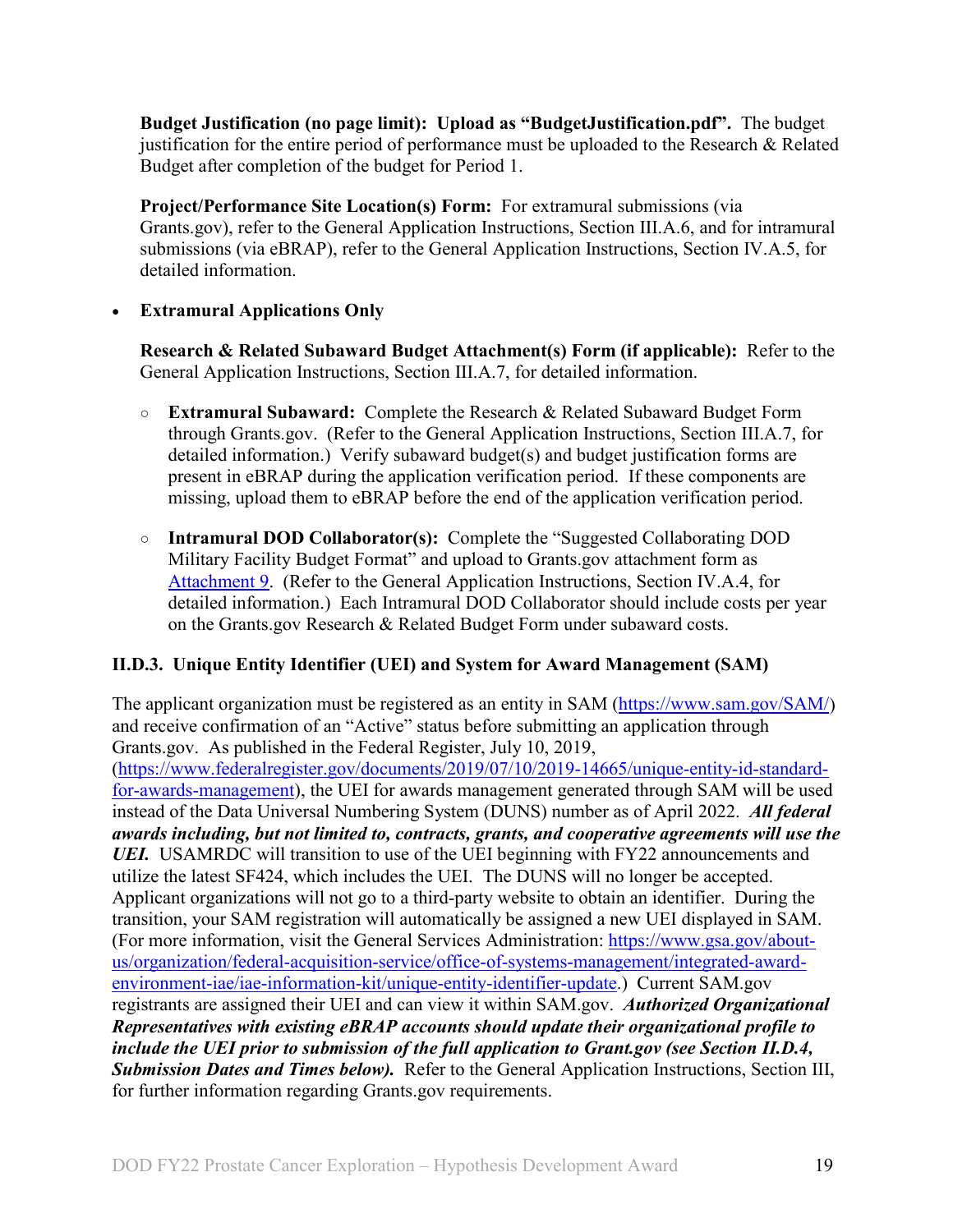#### <span id="page-19-0"></span>**II.D.4. Submission Dates and Times**

All submission dates and times are indicated in [Section I, Overview of the Funding Opportunity.](#page-0-1) Pre-application and application submissions are required. The pre-application and application submission process should be started early to avoid missing deadlines. There are no grace periods. Failure to meet either of these deadlines will result in submission rejection.

#### <span id="page-19-1"></span>**Applicant Verification of Full Application Submission in eBRAP**

*For Both Extramural and Intramural Applicants:* eBRAP allows an organization's representatives and PIs to view and modify the full application submissions associated with them. Following retrieval and processing of the full application, eBRAP will notify the organizational representatives and PI by email to log into eBRAP to review, modify, and verify the full application submission. eBRAP will validate full application files against the specific program announcement requirements, and discrepancies will be noted in an email to the PI and in the "Full Application Files" tab in eBRAP. eBRAP does not confirm the accuracy of file content. Application viewing, modification, and verification in eBRAP are strongly recommended, but not required. It is the applicant's responsibility to review all application components and ensure proper ordering as specified in the program announcement. *If either the Project Narrative or the budget fails eBRAP validation or needs to be modified, an updated full application package must be submitted prior to the application submission deadline. The Project Narrative and Research & Related Budget Form cannot be changed after the application submission deadline.* Other application components may be changed until the end of the [application verification period.](#page-0-0) Verify that subaward budget(s) and budget justification forms are present in eBRAP during the application verification period. If these components are missing, upload them to eBRAP before the end of the application verification period. After the end of the application verification period, the full application cannot be modified.

*Extramural Submission:* The full application package submitted to Grants.gov may be viewed and modified in eBRAP until the end of the application verification period. During the application verification period, the full application package, *with the exception of the Project Narrative and Budget Form,* may be modified.

*Intramural DOD Submission:* After eBRAP has processed the full application, the organizational Resource Manager/Comptroller/Task Area Manager or equivalent Business Official and PI will receive email notification of the status and will be able to view and modify application components in eBRAP. During the application verification period, the full application package, *with the exception of the Project Narrative and Budget Form*, may be modified. The Resource Manager/Comptroller/Task Area Manager or equivalent Business Official should log into eBRAP to review and to approve the application package prior to the application verification deadline.

*For All Submissions:* Verify that subaward budget(s) with budget justification are present in eBRAP during the application verification period. If these components are missing, upload them to eBRAP before the end of the application verification period.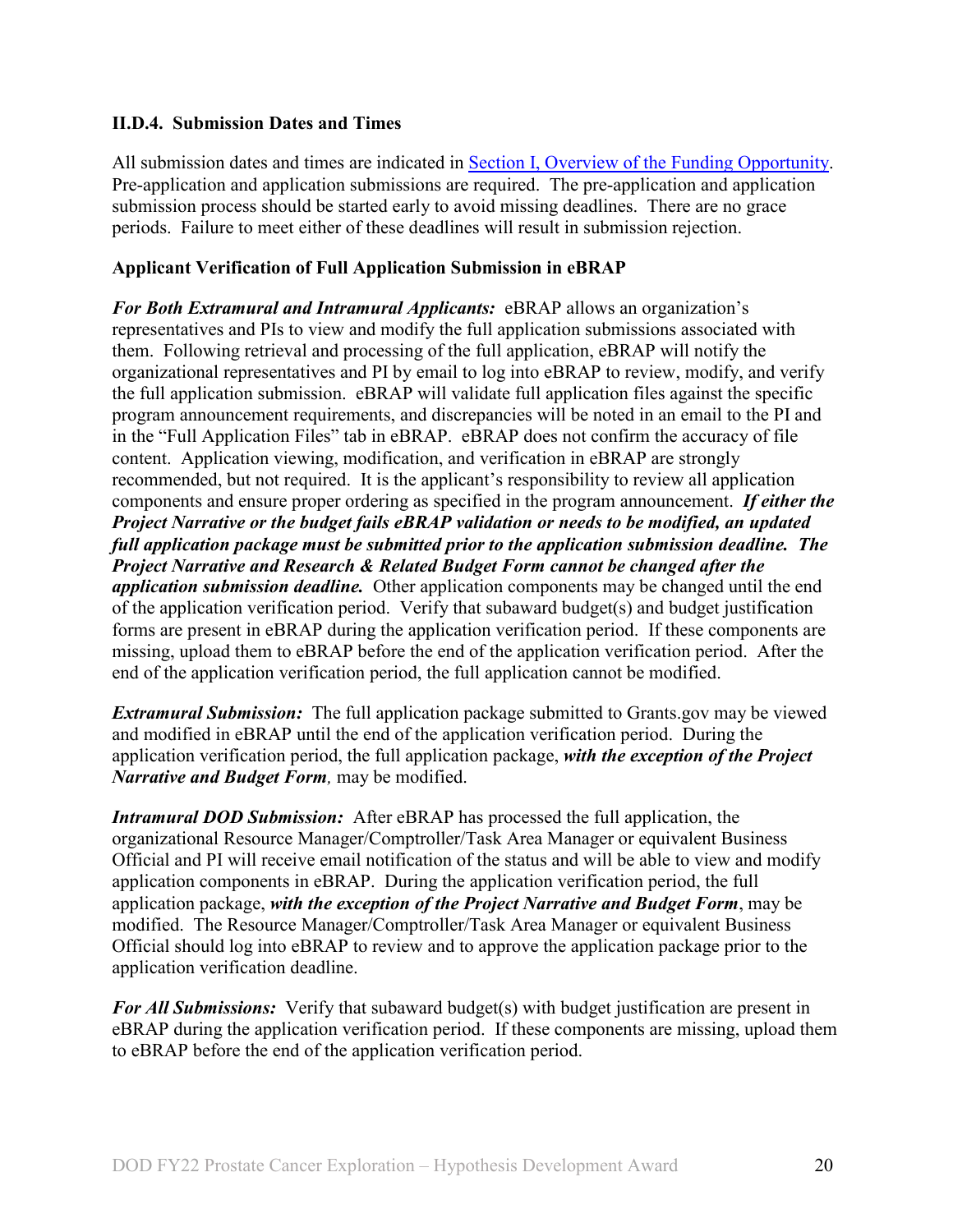#### <span id="page-20-0"></span>**II.D.5. Funding Restrictions**

The maximum period of performance is 2 years.

The anticipated direct costs budgeted for the entire period of performance will not exceed **\$100,000**. If indirect cost rates have been negotiated, indirect costs are to be budgeted in accordance with the organization's negotiated rate. No budget will be approved by the government exceeding **\$100,000** direct costs or using an indirect cost rate exceeding the organization's negotiated rate.

All direct and indirect costs of any subaward or contract must be included in the total direct costs of the primary award.

The applicant may request the entire maximum funding amount for a project that may have a period of performance less than the maximum **2** years.

For this award mechanism, direct costs may be requested for (not all-inclusive):

- Travel in support of multidisciplinary collaborations
- Costs for one investigator to travel to one scientific/technical meeting per year. The intent of travel costs to scientific/technical meeting(s) is to present project information or disseminate project results from the FY22 PCRP Exploratory – Hypothesis Development Award

Must not be requested for:

• Costs to support clinical research or clinical trials

For extramural awards with an intragovernmental component, direct transfer of funds from an extramural award recipient to a DOD or other federal agency is not allowed except under very limited circumstances. Funding to intramural DOD and other federal agencies will be managed through a direct funds transfer. Intramural applicants are responsible for coordinating through their agency's procedures the use of contractual or assistance funding awards or other appropriate agreements to support extramural collaborators.

Refer to the General Application Instructions, Section III.A.5, for budget regulations and instructions for the Research & Related Budget. *For federal agencies or organizations collaborating with federal agencies, budget restrictions apply as are noted in the General Application Instructions, Section III.A.5***.**

#### <span id="page-20-1"></span>**II.D.6. Other Submission Requirements**

Refer to the General Application Instructions, Appendix 4, for detailed formatting guidelines.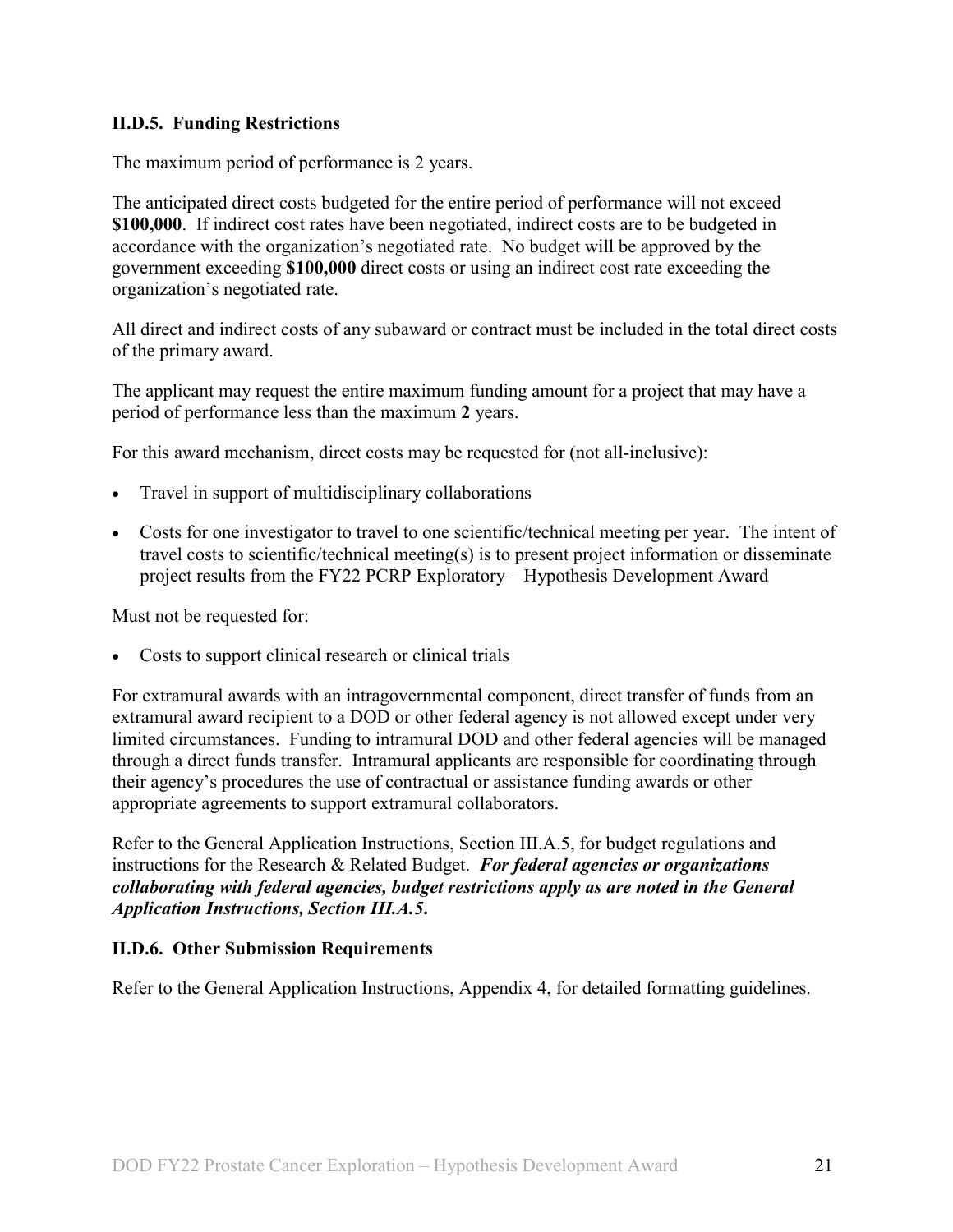# <span id="page-21-0"></span>**II.E. Application Review Information**

### <span id="page-21-1"></span>**II.E.1. Criteria**

#### **II.E.1.a. Peer Review**

To determine technical merit, all applications will be evaluated according to the following **scored criteria**, which are listed in *decreasing order of importance*:

#### • **Innovation**

- To what degree the research represents the exploration of a highly innovative, untested, potentially high-gain concept, theory, paradigm, and/or method(s) that address an important problem relevant to one or more of the [FY22 PCRP Overarching Challenges](#page-2-2)
- To what degree the proposed research represents more than an incremental advance upon published data

• **Impact**

- $\circ$  How well the proposed research project addresses one or more of the FY22 PCRP [Overarching Challenges](#page-2-2)
- *Assuming the objectives/goals of the proposed research project are realized, to what degree:*
	- **–** The anticipated outcome(s)/product(s) of the project will lay the groundwork for future avenues of scientific investigation
	- **–** The proposed research would, in the long term, contribute towards the elimination of death from prostate cancer and enhance the well-being of Service Members, Veterans, and all the men and their families who are experiencing the impact of the disease

#### • **Research Strategy**

- How well the scientific rationale supports the proposed research project
- To what degree the experimental design and methodology are appropriate to address the stated objectives

In addition, the following **unscored criteria** will also contribute to the overall evaluation of the application:

#### • **Application Presentation**

○ To what extent the writing, clarity, and presentation of the application components influence the review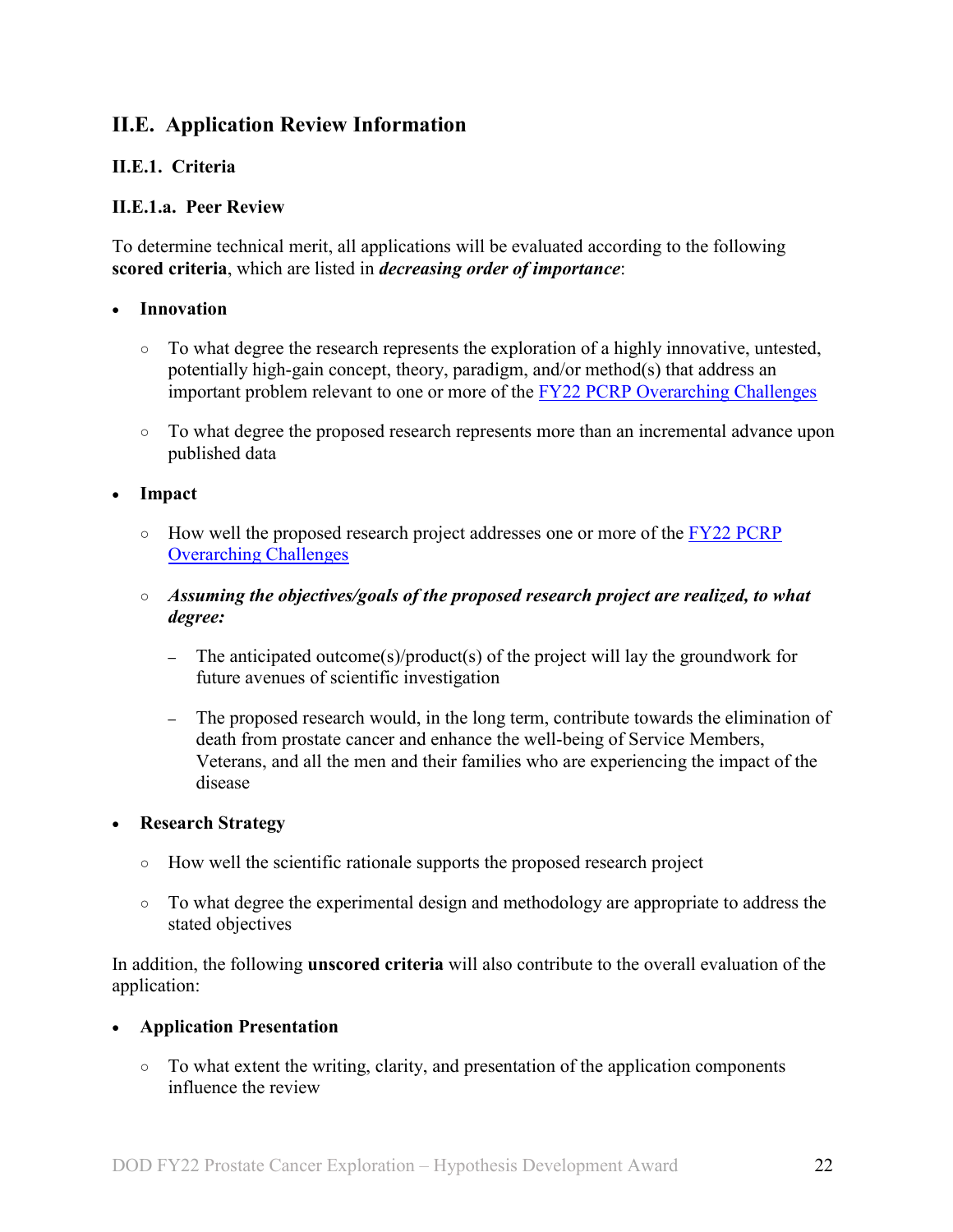#### <span id="page-22-1"></span>**II.E.1.b. Programmatic Review**

To make funding recommendations and select the application(s) that, individually or collectively, will best achieve the program objectives, the following criteria are used by programmatic reviewers:

- Ratings and evaluations of the peer reviewers
- Relevance to the mission of the Defense Health Program and FY22 PCRP, as evidenced by the following:
	- Adherence to the intent of the award mechanism
	- Program portfolio composition
	- Programmatic relevance to [FY22 PCRP Overarching Challenges](#page-2-2)
	- Relative innovation and impact

#### <span id="page-22-0"></span>**II.E.2. Application Review and Selection Process**

All applications are evaluated by scientists, clinicians, and consumers in a two-tier review process. The first tier is **peer review**, the evaluation of applications against established criteria to determine technical merit, where each application is assessed for its own merit, independent of other applications. The second tier is **programmatic review**, a comparison-based process in which applications with high scientific and technical merit are further evaluated for programmatic relevance. Final recommendations for funding are made to the Commanding General, USAMRDC. *The highest-scoring applications from the first tier of review are not automatically recommended for funding. Funding recommendations depend on various factors as described in Section [II.E.1.b, Programmatic Review.](#page-22-1)* Additional information about the two-tier process used by the CDMRP can be found at [https://cdmrp.army.mil/about/](https://cdmrp.army.mil/about/2tierRevProcess) [2tierRevProcess.](https://cdmrp.army.mil/about/2tierRevProcess) An information paper describing the funding recommendations and review process for the award mechanisms for the PCRP will be provided to the PI and posted on the CDMRP website. For this program announcement, reviewers at both tiers of review will be blinded to the identity of the PI, collaborator(s), and their organization(s).

All CDMRP review processes are conducted confidentially to maintain the integrity of the meritbased selection process. Panel members sign a statement declaring that application and evaluation information will not be disclosed outside the panel. Violations of confidentiality can result in the dissolving of a panel(s) and other corrective actions. In addition, personnel at the applicant or collaborating organizations are prohibited from contacting persons involved in the review and approval process to gain protected evaluation information or to influence the evaluation process. Violations of these prohibitions will result in the administrative withdrawal of the organization's application. Violations by panel members or applicants that compromise the confidentiality of the review and approval process may also result in suspension or debarment from federal awards. Furthermore, the unauthorized disclosure of confidential information of one party to another third party is a crime in accordance with 18 USC 1905.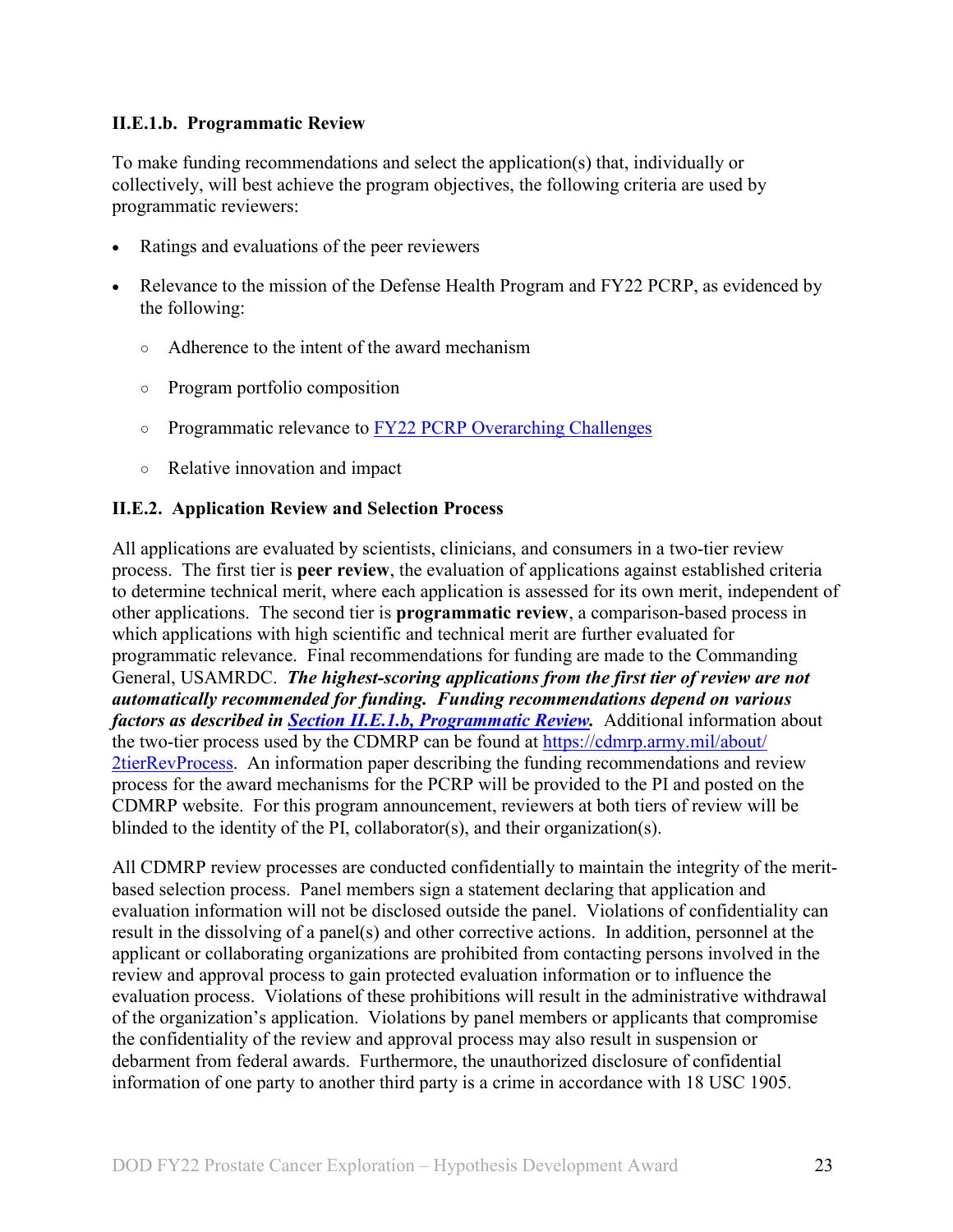#### <span id="page-23-0"></span>**II.E.3. Integrity and Performance Information**

Prior to making an assistance agreement award where the federal share is expected to exceed the simplified acquisition threshold, as defined in 2 CFR 200.1, over the period of performance, the federal awarding agency is required to review and consider any information about the applicant that is available in the Federal Awardee Performance and Integrity Information System (FAPIIS).

An applicant organization may review FAPIIS, accessible through SAM, and submit comments to FAPIIS on any information about the organization that a federal awarding agency previously entered and is currently available in FAPIIS.

The federal awarding agency will consider any comments by the applicant, in addition to other information in the designated integrity and performance system, in making a judgment about the applicant's integrity, business ethics, and record of performance under federal awards when determining a recipient's qualification prior to award, according to the qualification standards of the Department of Defense Grant and Agreement Regulations (DoDGARs), Section 22.415.

#### <span id="page-23-1"></span>**II.E.4. Anticipated Announcement and Federal Award Dates**

All application review dates and times are indicated in [Section I, Overview of the Funding](#page-0-1)  [Opportunity.](#page-0-1)

Each PI and organization will receive email notification of posting of the funding recommendation in eBRAP. Each PI will receive a peer review summary statement on the strengths and weaknesses of the application.

# <span id="page-23-2"></span>**II.F. Federal Award Administration Information**

# <span id="page-23-3"></span>**II.F.1. Federal Award Notices**

Awards supported with FY22 funds are anticipated to be made no later than September 30, 2023. Refer to the General Application Instructions, Appendix 2, for additional award administration information.

After email notification of application review results through eBRAP, and if selected for funding, a representative from the USAMRAA will contact the Business Official authorized to negotiate on behalf of the PI's organization.

**Pre-Award Costs:** An institution of higher education, hospital, or non-profit organization may, at its own risk and without the government's prior approval, incur obligations and expenditures to cover costs up to 90 days before the beginning date of the initial budget period of a new award. Refer to the General Application Instructions, Section III.A.5.

*Only an appointed USAMRAA Grants Officer may obligate the government to the expenditure of funds.* No commitment on the part of the government should be inferred from discussions with any other individual. **The award document signed by the Grants Officer is the official authorizing document.**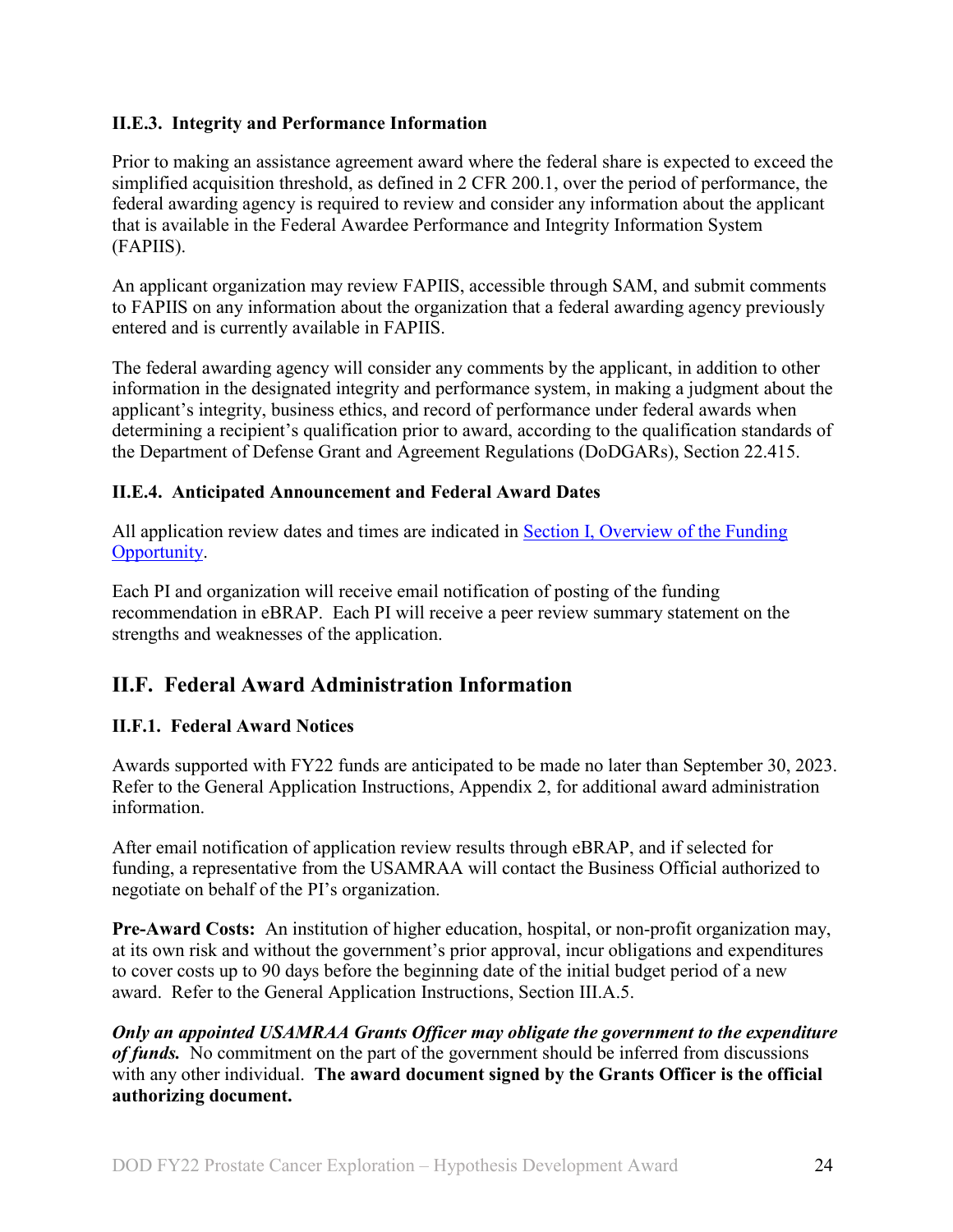**Federal Government Organizations:**Funding made to federal government organizations (to include intramural DOD organizations) will be executed through the Military Interdepartmental Purchase Request (MIPR) or Funding Authorization Document (FAD) process. Transfer of funds is contingent upon appropriate safety and administrative approvals. Intramural applicants and collaborators are reminded to coordinate receipt and commitment of funds through their respective Resource Manager/Task Area Manager/Comptroller or equivalent Business Official.

# **II.F.1.a. PI Changes and Award Transfers**

Changes in PI are not allowed, except under extenuating circumstances that will be evaluated on a case-by-case basis and at the discretion of the Grants Officer.

An organizational transfer of an award will not be allowed in the last year of the (original) period of performance or any extension thereof.

Refer to the General Application Instructions, Appendix 2, Section B, for general information on organization or PI changes.

#### <span id="page-24-0"></span>**II.F.2. Administrative and National Policy Requirements**

Applicable requirements in the DoDGARs found in 32 CFR, Chapter I, Subchapter C, and 2 CFR, Chapter XI, apply to grants and cooperative agreements resulting from this program announcement.

Refer to the General Application Instructions, Appendix 2, for general information regarding administrative requirements.

Refer to the General Application Instructions, Appendix 5, for general information regarding national policy requirements.

Refer to full text of the latest **DoD R&D General Terms and Conditions**; the USAMRAA [General Research Terms and Conditions with Institutions of Higher Education, Hospitals, and](https://www.usamraa.army.mil/Pages/Resources.aspx)  [Non-Profit Organizations: Addendum to the DoD](https://www.usamraa.army.mil/Pages/Resources.aspx) R&D General Terms and Conditions; and the [USAMRAA General Research Terms and Conditions with For-Profit Organizations,](https://www.usamraa.army.mil/Pages/Resources.aspx) for further information.

*New Requirement:* Certification Regarding Disclosure of Funding Sources. The proposing entity must comply with Section 223(a) of the William M. (Mac) Thornberry National Defense Authorization Act for Fiscal Year 2021, which requires that the PI and all key personnel:

- Certify that the current and pending support provided on the application is current, accurate, and complete;
- Agree to update such disclosure at the request of the agency prior to the award of support and at any subsequent time the agency determines appropriate during the term of the award; and
- Have been made aware of the requirements under Section  $223(a)(1)$  of this Act.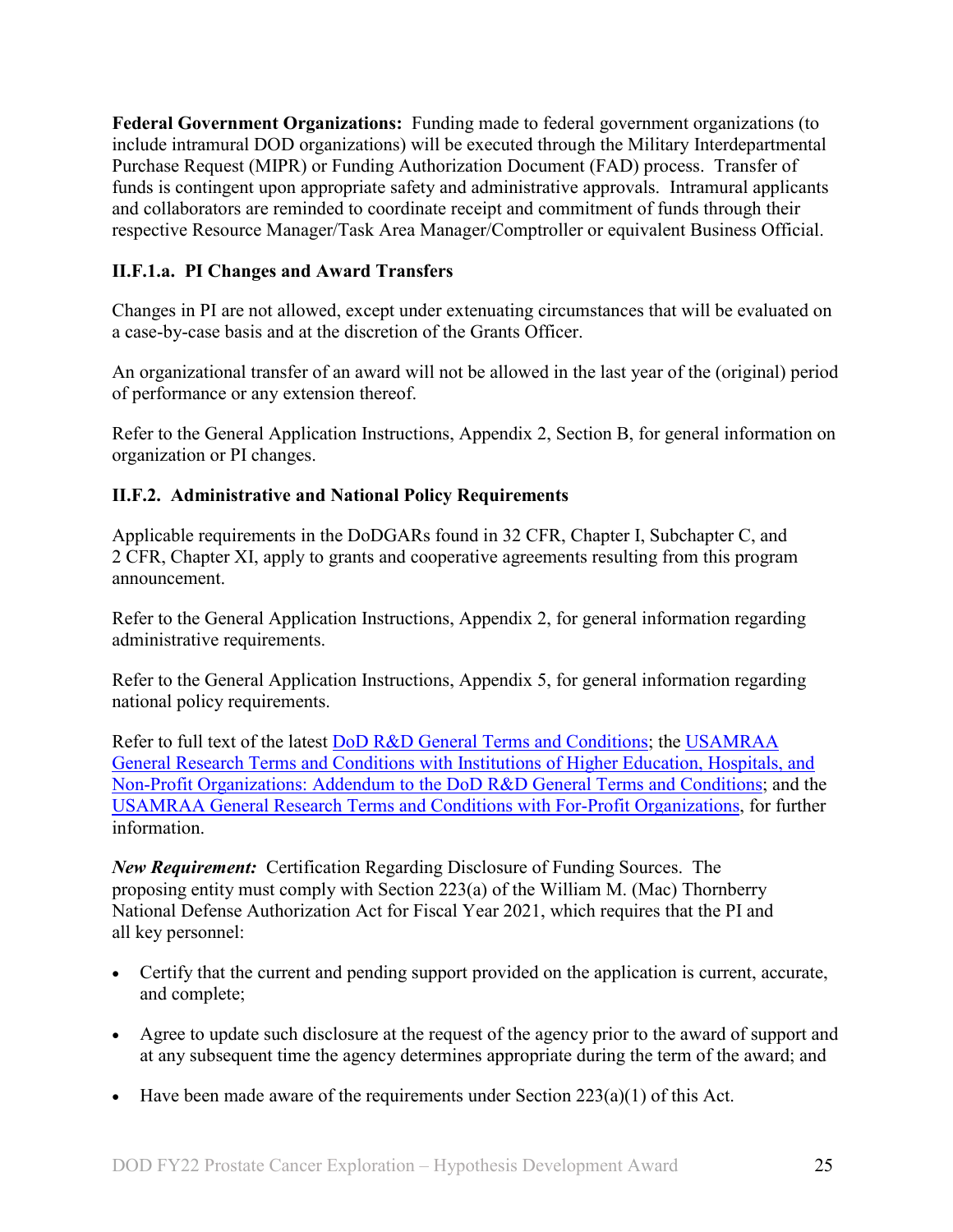False, fictitious, or fraudulent statements or claims may result in criminal, civil, or administrative penalties (18 USC 1001).

# <span id="page-25-0"></span>**II.F.3. Reporting**

Refer to the General Application Instructions, Appendix 2, Section A, for general information on reporting requirements. *If there are technical reporting requirement delinquencies for any existing USAMRAA-sponsored awards at the applicant organization, no new awards will be issued to the applicant organization until all delinquent reports have been submitted.*

Annual progress reports as well as a final progress report will be required.

The Award Terms and Conditions will specify if more frequent reporting is required.

Awards resulting from this program announcement may entail additional reporting requirements related to recipient integrity and performance matters. Recipient organizations that have federal contract, grant, and cooperative agreement awards with a cumulative total value greater than \$10M are required to provide information to FAPIIS about certain civil, criminal, and administrative proceedings that reached final disposition within the most recent 5-year period and that were connected with performance of a federal award. These recipients are required to disclose, semiannually, information about criminal, civil, and administrative proceedings as specified in the applicable Representations (see General Application Instructions, Appendix 5, Section B).

# <span id="page-25-1"></span>**II.G. Federal Awarding Agency Contacts**

#### <span id="page-25-2"></span>**II.G.1. eBRAP Help Desk**

Questions related to program announcement content or submission requirements as well as questions related to the pre-application or intramural application submission through eBRAP should be directed to the eBRAP Help Desk, which is available Monday through Friday from 8:00 a.m. to 5:00 p.m. ET. Response times may vary depending upon the volume of inquiries.

Phone: 301-682-5507

Email: [help@eBRAP.org](mailto:help@eBRAP.org)

#### <span id="page-25-3"></span>**II.G.2. Grants.gov Contact Center**

Questions related to extramural application submission through Grants.gov portal should be directed to the Grants.gov Contact Center, which is available 24 hours a day, 7 days a week (closed on U.S. federal holidays). Note that the eBRAP Help Desk is unable to provide technical assistance with Grants.gov submission.

Phone: 800-518-4726; International 1-606-545-5035

Email: [support@grants.gov](mailto:support@grants.gov)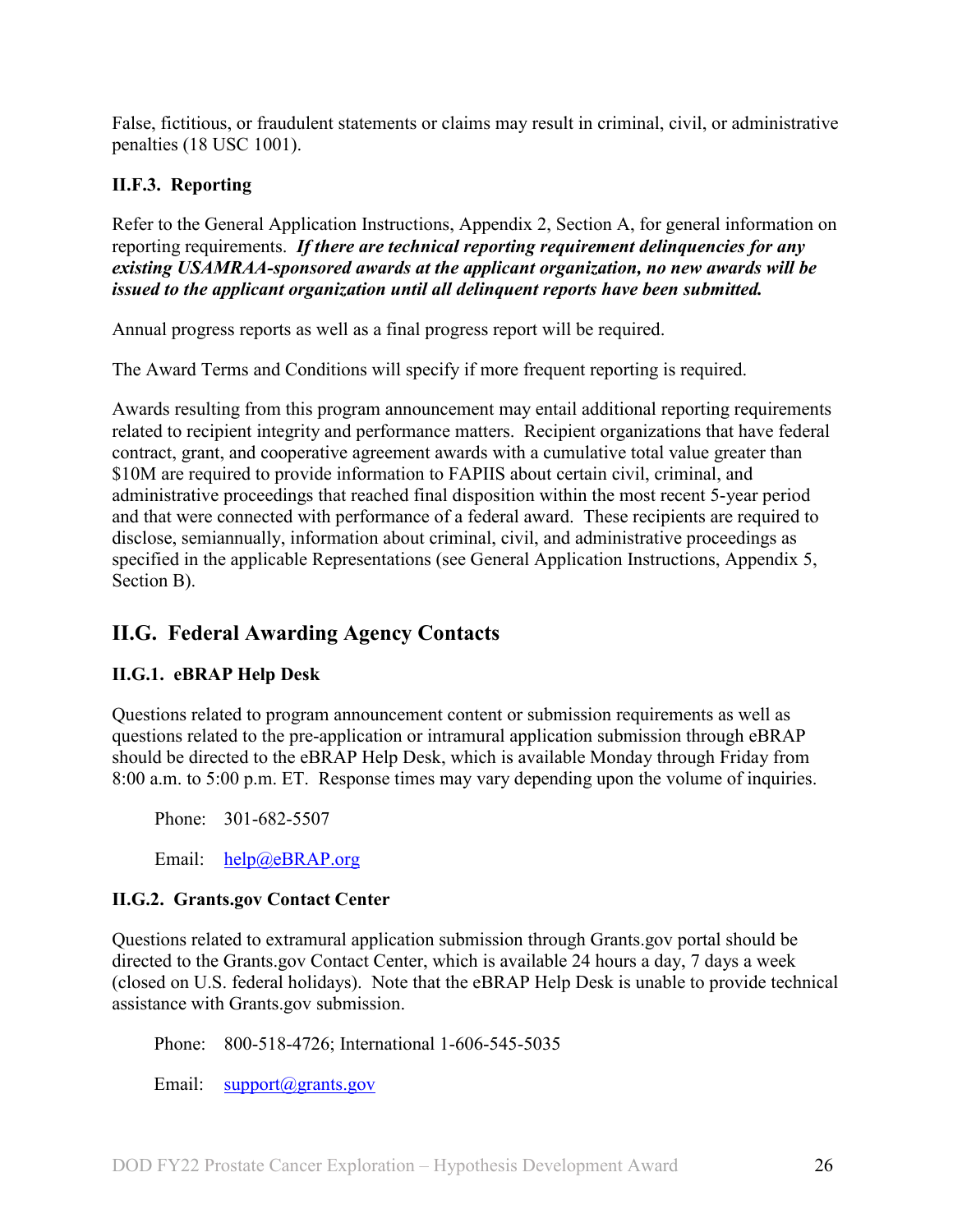Sign up on Grants.gov for "send me change notification emails" by following the link on the "Synopsis" page for the program announcement or by responding to the prompt provided by Grants.gov when first downloading the Grants.gov application package. If the Grants.gov application package is updated or changed, the original version of the application package may not be accepted by Grants.gov.

# <span id="page-26-0"></span>**II.H. Other Information**

### <span id="page-26-1"></span>**II.H.1. Program Announcement and General Application Instructions Versions**

Questions related to this program announcement should refer to the program name, the program announcement name, and the program announcement version code 702a. The program announcement numeric version code will match the General Application Instructions version code 702.

#### <span id="page-26-2"></span>**II.H.2. Administrative Actions**

After receipt of applications, the following administrative actions may occur:

### **II.H.2.a. Rejection**

The following will result in administrative rejection of the application:

- Pre-application was not submitted.
- Project Narrative exceeds page limit.
- Project Narrative is missing.
- Budget is missing.
- The PI, collaborator(s), or their organization(s) are identified or referenced in the *Project Narrative, Supporting Documentation, or Technical or Lay Abstracts.*
- Use of "I," "we," "our," "this organization," or similar phrases that refer to the PI, collaborator(s), or their organization(s) through the references listed, or the use of formatting (e.g., bolding, underlining, names in headers/footers), inclusion of citations to unpublished manuscripts, or in any other way highlighting (and therefore revealing) the names of the PI, collaborator(s), or their organization(s).

#### **II.H.2.b. Modification**

- Pages exceeding the specific limits will be removed prior to review for all documents other than the Project Narrative.
- Documents not requested will be removed.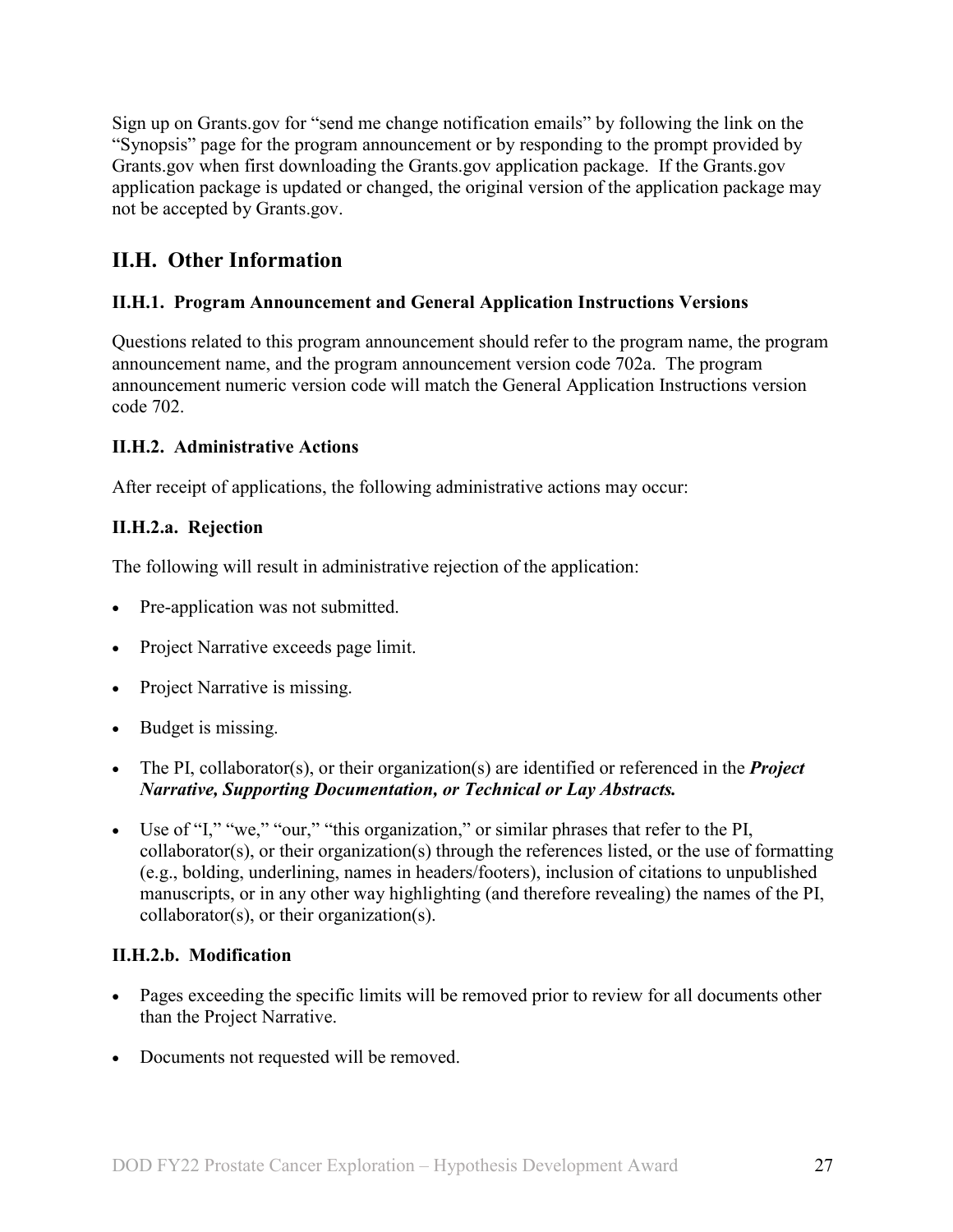#### <span id="page-27-0"></span>**II.H.2.c. Withdrawal**

The following may result in administrative withdrawal of the application:

- An FY22 PCRP Programmatic Panel member is named as being involved in the research proposed or is found to have assisted in the pre-application or application processes including, but not limited to, concept design, application development, budget preparation, and the development of any supporting documentation. *A list of the FY22 PCRP Programmatic Panel members can be found at<https://cdmrp.army.mil/pcrp/panels/panel22>.*
- The application fails to conform to this program announcement description.
- Inclusion of URLs, with the exception of links in References Cited and Publication and/or Patent Abstract sections.
- Page size is larger than 8.5 inches x 11.0 inches (approximately 21.59 cm x 27.94 cm).
- To preserve the integrity of its peer and programmatic review processes, the CDMRP discourages inclusion of any employee of its review contractors having any role in the preparation, research or other duties for submitted applications. For FY22, the identities of the peer review contractor and the programmatic review contractor may be found at the CDMRP website [\(https://cdmrp.army.mil/about/2tierRevProcess\)](https://cdmrp.army.mil/about/2tierRevProcess). Applications that include names of personnel from either of these companies may be administratively withdrawn.
- Personnel from applicant or collaborating organizations are found to have contacted persons involved in the review or approval process to gain protected evaluation information or to influence the evaluation process.
- Applications from extramural organizations, including non-DOD federal agencies, received through eBRAP may be withdrawn.
- Applications submitted by an intramural DOD organization may be withdrawn if the intramural organization cannot coordinate the use of contractual, assistance, or other appropriate agreements to provide funds to extramural collaborators.
- Submission of the same research project to different funding opportunities within the same program and fiscal year.
- The application does not address at least one of the [FY22 PCRP Overarching Challenges.](#page-2-2)
- A clinical trial is proposed.
- Inclusion of studies involving human subjects or specimens that do not qualify for exempt status under 32 CFR 219.104(d), 32 CFR 219.110, or 21 CFR 56.110 for expedited review status.
- The PI does not meet the eligibility criteria.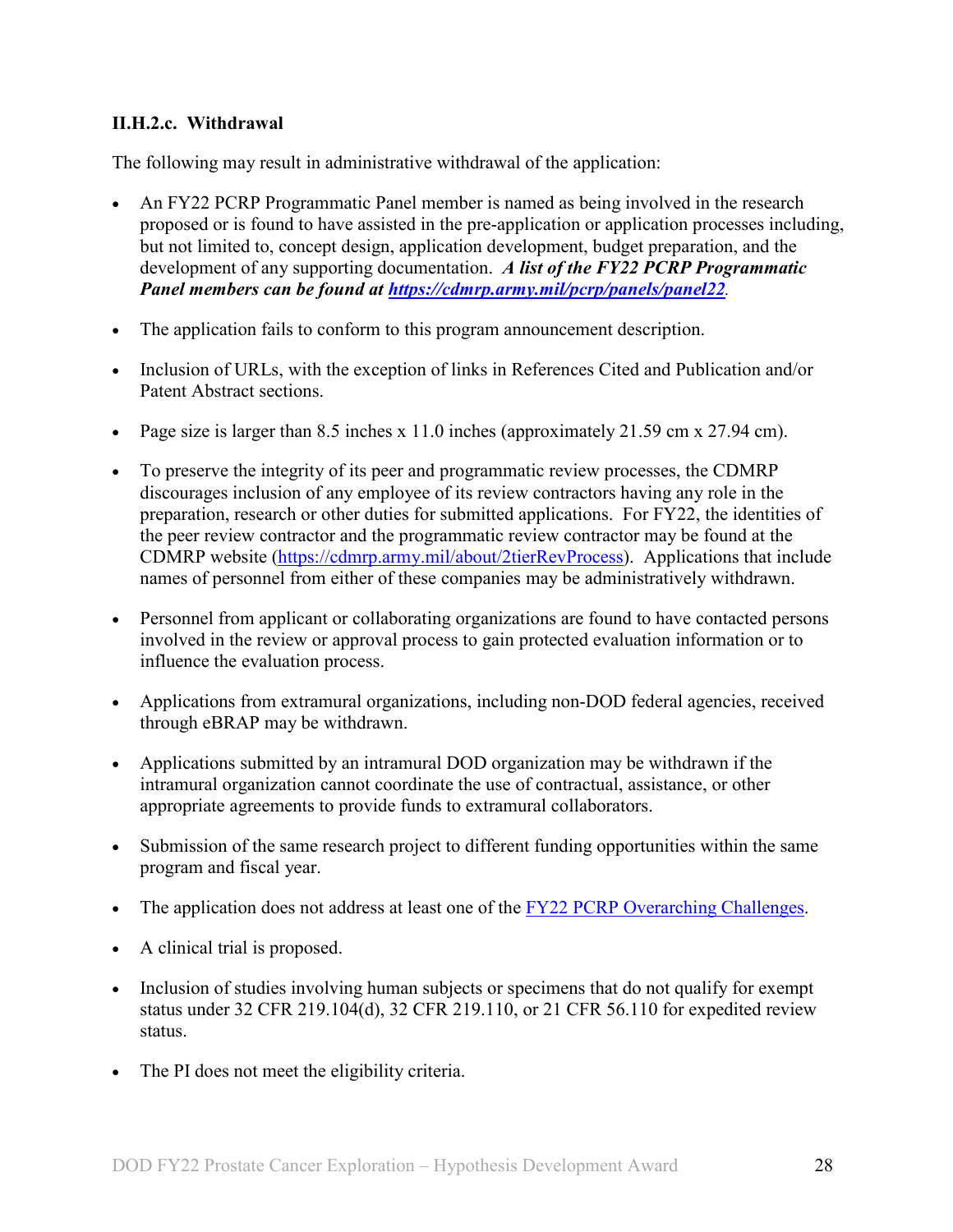#### **II.H.2.d. Withhold**

Applications that appear to involve research misconduct will be administratively withheld from further consideration pending organizational investigation. The organization will be required to provide the findings of the investigation to the USAMRAA Grants Officer for a determination of the final disposition of the application.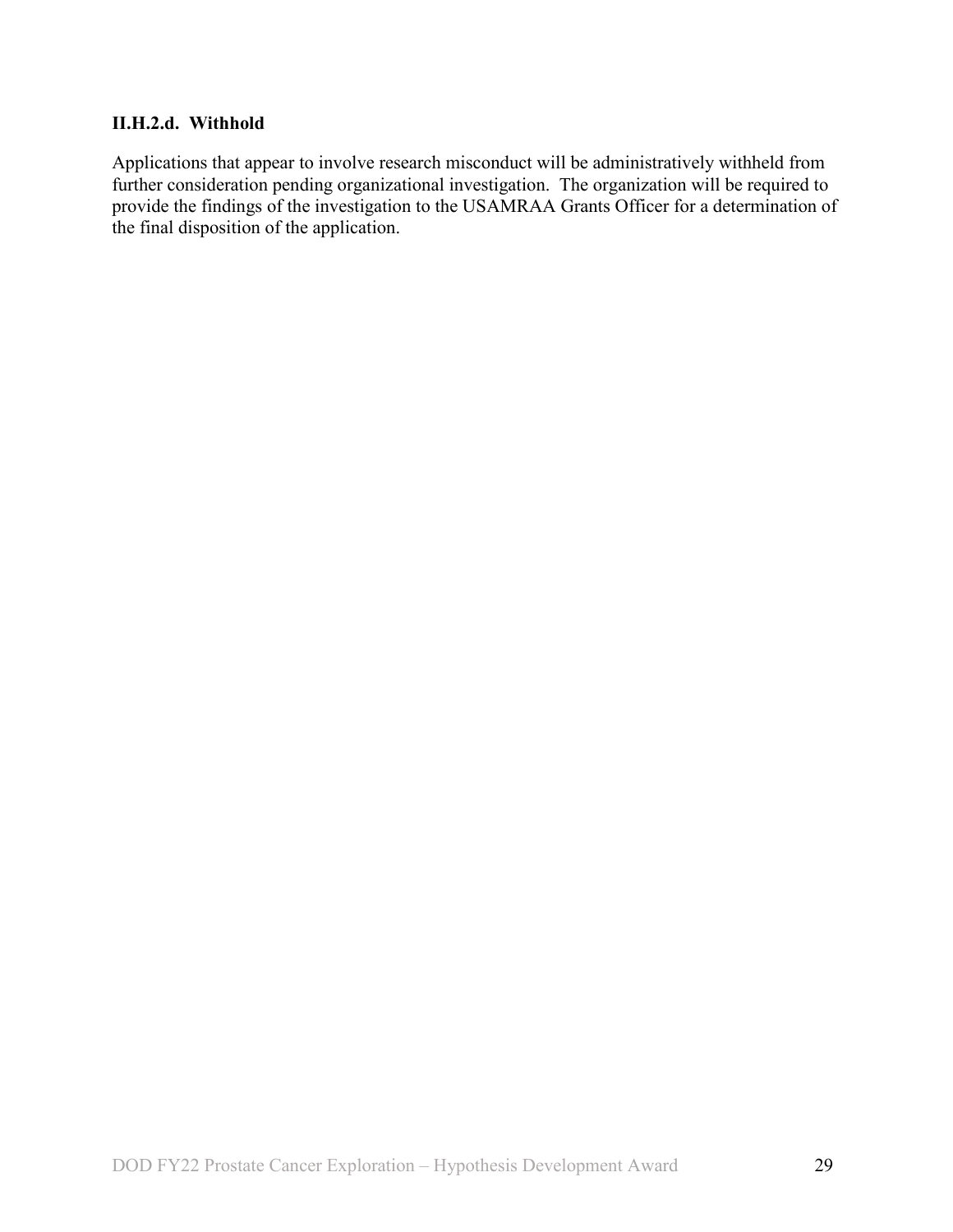# <span id="page-29-0"></span>**II.H.3. Application Submission Checklist**

| <b>Application Components</b>                                                                             | <b>Action</b>                                                                                                                                              | Completed |
|-----------------------------------------------------------------------------------------------------------|------------------------------------------------------------------------------------------------------------------------------------------------------------|-----------|
| SF424 Research & Related<br><b>Application for Federal</b><br>Assistance (extramural<br>submissions only) | Complete form as instructed                                                                                                                                |           |
| Summary (Tab 1) and<br><b>Application Contacts (Tab</b><br>2) (intramural<br>submissions only)            | Complete tabs as instructed                                                                                                                                |           |
|                                                                                                           | Project Narrative: Upload as Attachment 1 with file<br>name "ProjectNarrative.pdf"<br>Supporting Documentation: Upload as Attachment 2                     |           |
|                                                                                                           | with file name "Support.pdf"<br>Technical Abstract: Upload as Attachment 3 with<br>file name "TechAbs.pdf"                                                 |           |
|                                                                                                           | Lay Abstract: Upload as Attachment 4 with file<br>name "LayAbs.pdf"                                                                                        |           |
|                                                                                                           | Statement of Work: Upload as Attachment 5 with<br>file name "SOW.pdf"                                                                                      |           |
| Attachments                                                                                               | Impact Statement: Upload as Attachment 6 with file<br>name "Impact.pdf"                                                                                    |           |
|                                                                                                           | Letters of Support: Upload as Attachment 7<br>with the file name "Letters.pdf"                                                                             |           |
|                                                                                                           | Representations (extramural submissions only):<br>Upload as Attachment 8 with file name<br>"RequiredReps.pdf"                                              |           |
|                                                                                                           | <b>Suggested Collaborating DOD Military Facility</b><br>Budget Format: Upload as Attachment 9 with file<br>name "MFBudget.pdf" if applicable               |           |
| Research & Related<br>Personal Data                                                                       | Complete form as instructed                                                                                                                                |           |
|                                                                                                           | Attach PI Biographical Sketch<br>(Biosketch LastName.pdf) to the appropriate field<br><b>Attach PI Previous/Current/Pending Support</b>                    |           |
| Research & Related<br>Senior/Key Person Profile<br>(Expanded)                                             | (Support LastName.pdf) to the appropriate field<br><b>Attach Biographical Sketch</b><br>(Biosketch LastName.pdf) for each senior/key                       |           |
|                                                                                                           | person to the appropriate field<br><b>Attach Previous/Current/Pending</b><br>(Support LastName.pdf) for each senior/key person<br>to the appropriate field |           |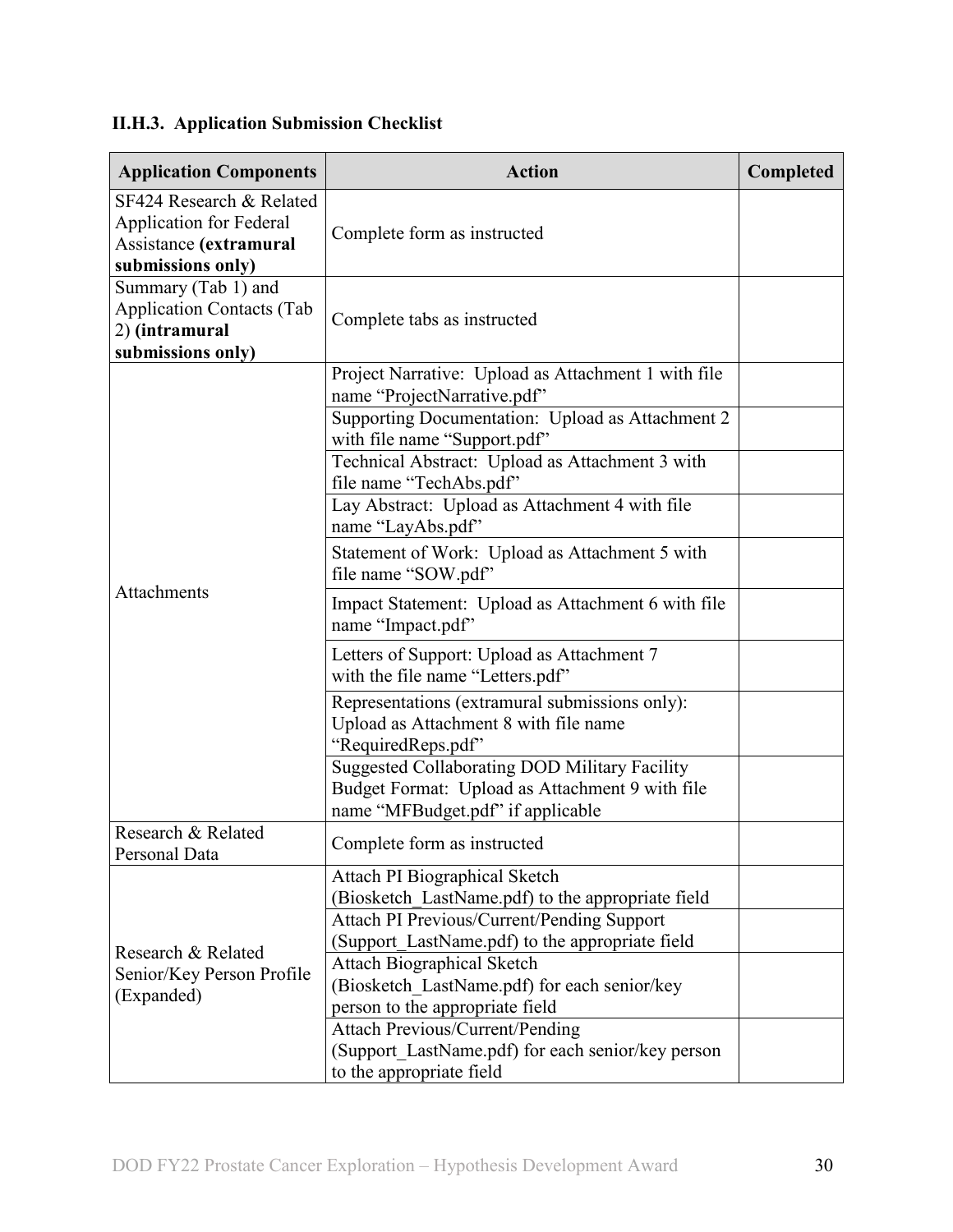| <b>Application Components</b>                                                        | <b>Action</b>                                                                                             | <b>Completed</b> |
|--------------------------------------------------------------------------------------|-----------------------------------------------------------------------------------------------------------|------------------|
| Research & Related<br>Budget (extramural<br>submissions only)                        | Complete as instructed. Attach Budget Justification<br>(BudgetJustification.pdf) to the appropriate field |                  |
| Budget (intramural<br>Suggested DOD Military Budget Format, including                |                                                                                                           |                  |
| submissions only)                                                                    | justification                                                                                             |                  |
| Project/Performance Site<br>Location(s) Form                                         | Complete form as instructed                                                                               |                  |
| Research & Related<br><b>Subaward Budget</b><br>Attachment(s) Form, if<br>applicable | Complete form as instructed                                                                               |                  |
| <b>Additional</b><br><b>Application Components</b>                                   | <b>Action</b>                                                                                             | <b>Completed</b> |
| Confidential Letters of<br>Recommendation                                            | Confirm upload to eBRAP                                                                                   |                  |